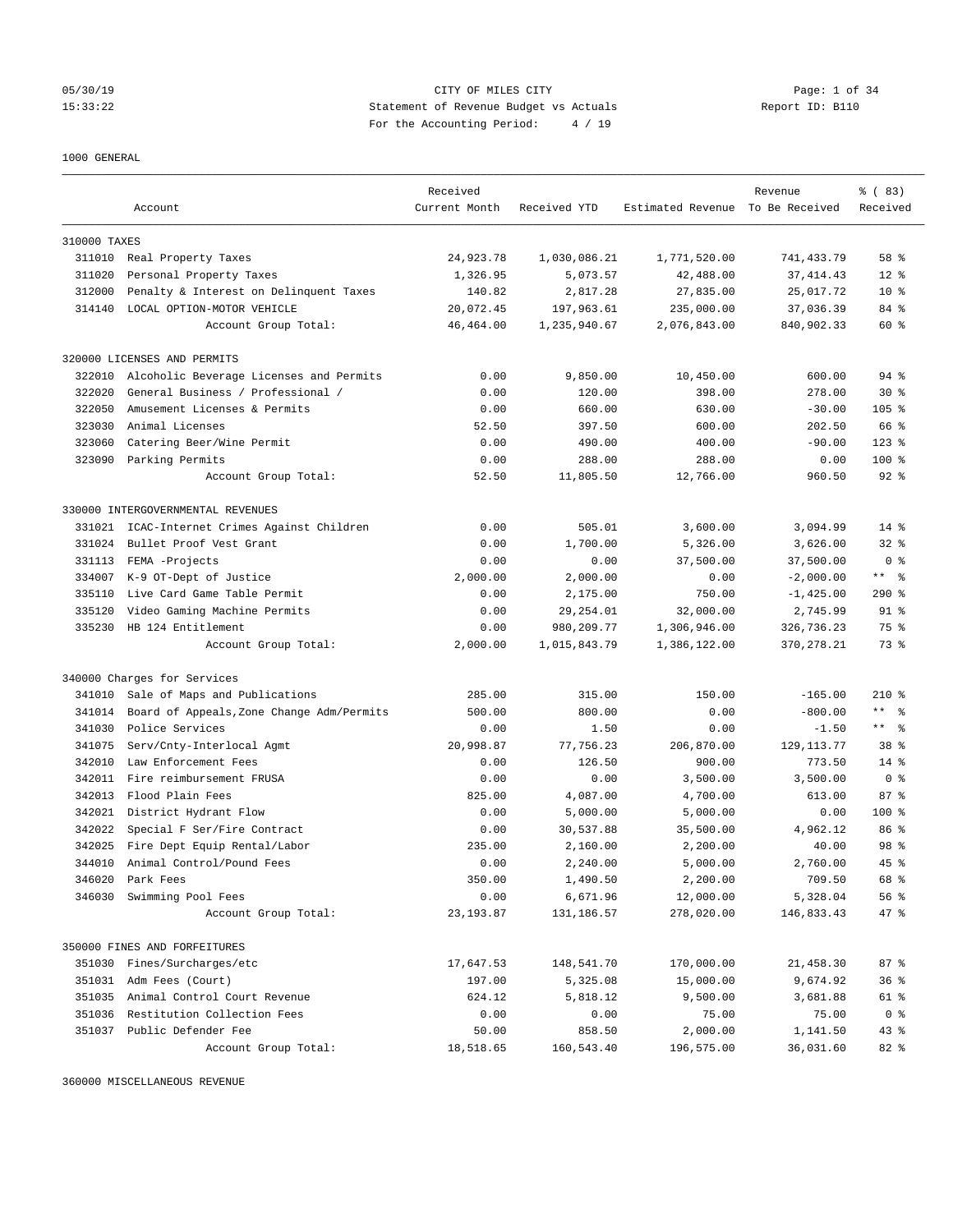# 05/30/19 CITY OF MILES CITY Page: 2 of 34 15:33:22 Statement of Revenue Budget vs Actuals Report ID: B110 For the Accounting Period: 4 / 19

### 1000 GENERAL

|        | Account                               | Received<br>Current Month | Received YTD   | Estimated Revenue | Revenue<br>To Be Received | % (83)<br>Received |
|--------|---------------------------------------|---------------------------|----------------|-------------------|---------------------------|--------------------|
| 361005 | MidRivers Franchise Fees              | 23, 205.79                | 67,580.57      | 96,000.00         | 28, 419. 43               | 70 %               |
| 361010 | Land Rental                           | 150.00                    | 38,840.23      | 43,650.00         | 4,809.77                  | 89 %               |
| 361020 | Building Rentals                      | 1,549.99                  | 15,499.90      | 18,600.00         | 3,100.10                  | 83%                |
| 362020 | MISC REVENUE                          | 2,609.02                  | 68, 149. 13    | 65,500.00         | $-2,649.13$               | $104$ %            |
| 362022 | Health Ins-MMIA Emp Benefits Prog     | 755.83                    | 772.88         | 0.00              | $-772.88$                 | $***$ $ -$         |
| 365000 | Contributions and Donations           | 0.00                      | 19,685.00      | 20,000.00         | 315.00                    | 98 %               |
| 365013 | Shop With A Cop                       | 0.00                      | 0.00           | 5,000.00          | 5,000.00                  | 0 <sup>8</sup>     |
| 365014 | Denton Field Project/2015             | 0.00                      | 64.34          | 0.00              | $-64.34$                  | $***$ $ -$         |
| 365015 | Florence Stacy Foundation             | 0.00                      | 200.00         | 0.00              | $-200.00$                 | $***$ $ -$         |
| 365040 | DONATIONS-FIRE/AMB                    | 0.00                      | 80,000.00      | 80,000.00         | 0.00                      | $100*$             |
| 366040 | Misc.-BHS                             | 0.00                      | 0.00           | 900.00            | 900.00                    | 0 <sup>8</sup>     |
| 366050 | Sale of Junk/Salvage-PD cars          | 0.00                      | 1,175.00       | 3,000.00          | 1,825.00                  | 39 <sup>8</sup>    |
|        | Account Group Total:                  | 28, 270.63                | 291,967.05     | 332,650.00        | 40,682.95                 | 88 %               |
|        | 370000 INVESTMENT EARNINGS            |                           |                |                   |                           |                    |
| 371010 | Investment Earnings                   | 0.00                      | 7,288.38       | 10,000.00         | 2,711.62                  | 73.8               |
|        | Account Group Total:                  | 0.00                      | 7,288.38       | 10,000.00         | 2,711.62                  | 73 %               |
|        | 380000 OTHER FINANCING SOURCES        |                           |                |                   |                           |                    |
| 381070 | Proceeds/Loans/Intercap 016-2015      | 0.00                      | 0.00           | 175,000.00        | 175,000.00                | 0 <sup>8</sup>     |
| 382020 | Compensation for Loss of Fixed Assets | 0.00                      | 30,056.54      | 30,468.24         | 411.70                    | 99 %               |
| 383000 | Interfund Operating Transfer          | 19,127.51                 | 399,690.59     | 582,823.00        | 183, 132.41               | 69 %               |
|        | Account Group Total:                  | 19,127.51                 | 429,747.13     | 788,291.24        | 358,544.11                | 55%                |
|        | Fund Total:                           | 137,627.16                | 3, 284, 322.49 | 5,081,267.24      | 1,796,944.75              | 65 %               |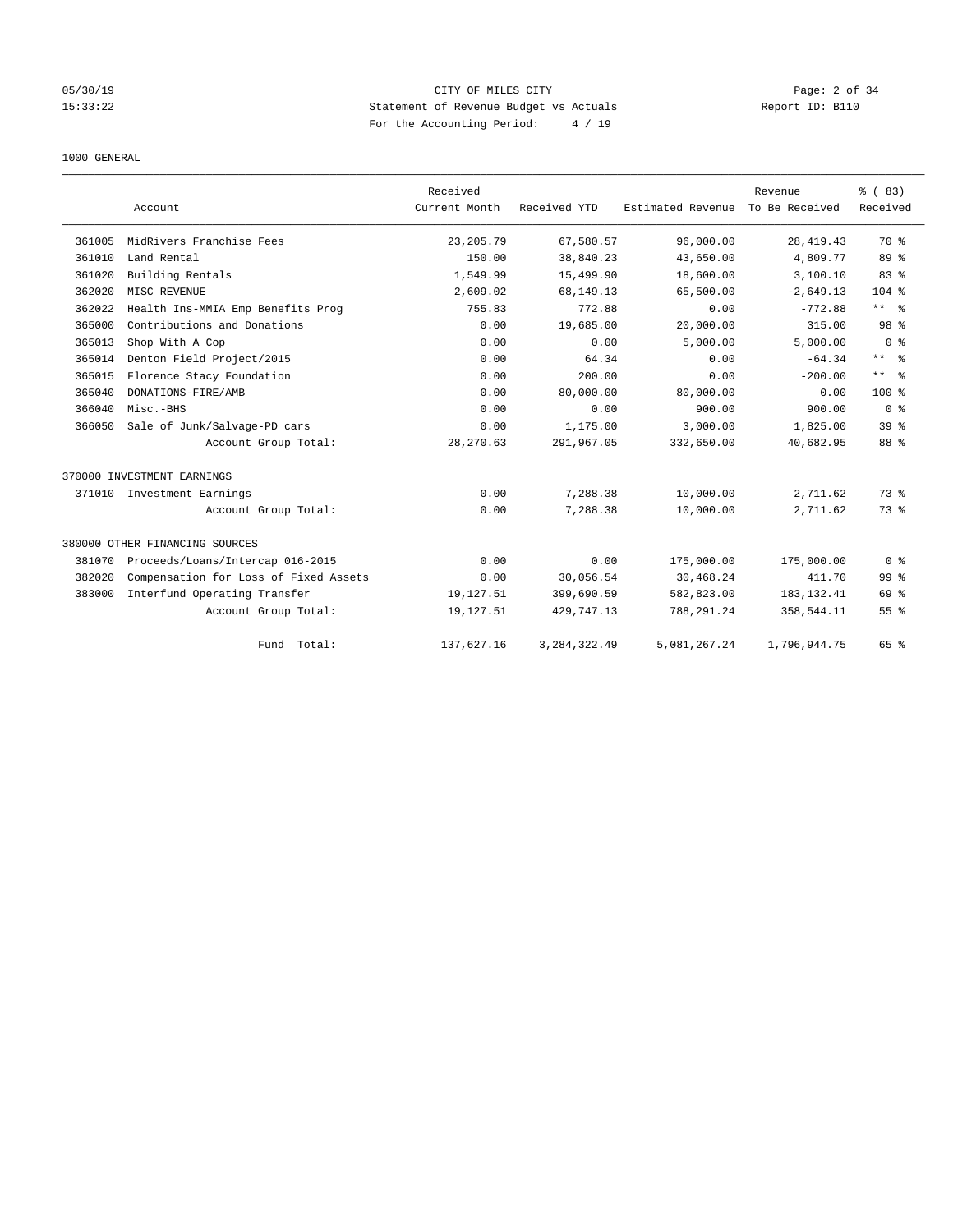# 05/30/19 CITY OF MILES CITY Page: 3 of 34 15:33:22 Statement of Revenue Budget vs Actuals Report ID: B110 For the Accounting Period: 4 / 19

# 2220 LIBRARY

|        |                                   | Received      |              |                   | Revenue        | % (83)                  |
|--------|-----------------------------------|---------------|--------------|-------------------|----------------|-------------------------|
|        | Account                           | Current Month | Received YTD | Estimated Revenue | To Be Received | Received                |
|        | 340000 Charges for Services       |               |              |                   |                |                         |
| 341075 | Serv/Cnty-Interlocal Agmt         | 0.00          | 0.00         | 40,608.00         | 40,608.00      | 0 <sup>8</sup>          |
| 346070 | Library Fees                      | 171.90        | 2,039.56     | 4,000.00          | 1,960.44       | $51$ %                  |
| 346074 | Book Sales                        | 2.80          | 65.65        | 400.00            | 334.35         | 16 <sup>°</sup>         |
|        | Account Group Total:              | 174.70        | 2,105.21     | 45,008.00         | 42,902.79      | 5 <sup>°</sup>          |
|        | 360000 MISCELLANEOUS REVENUE      |               |              |                   |                |                         |
| 365035 | Donation-Library Board of Trustee | 2,179.73      | 7,726.77     | 0.00              | $-7,726.77$    | $***$ $=$ $\frac{6}{5}$ |
|        | Account Group Total:              | 2,179.73      | 7,726.77     | 0.00              | $-7.726.77$    | $***$ $\frac{6}{5}$     |
|        | 380000 OTHER FINANCING SOURCES    |               |              |                   |                |                         |
| 383000 | Interfund Operating Transfer      | 25, 116.25    | 251,162.50   | 301,395.00        | 50,232.50      | 83%                     |
|        | Account Group Total:              | 25, 116.25    | 251,162.50   | 301,395.00        | 50,232.50      | 83 %                    |
|        | Fund Total:                       | 27,470.68     | 260,994.48   | 346,403.00        | 85,408.52      | 75 %                    |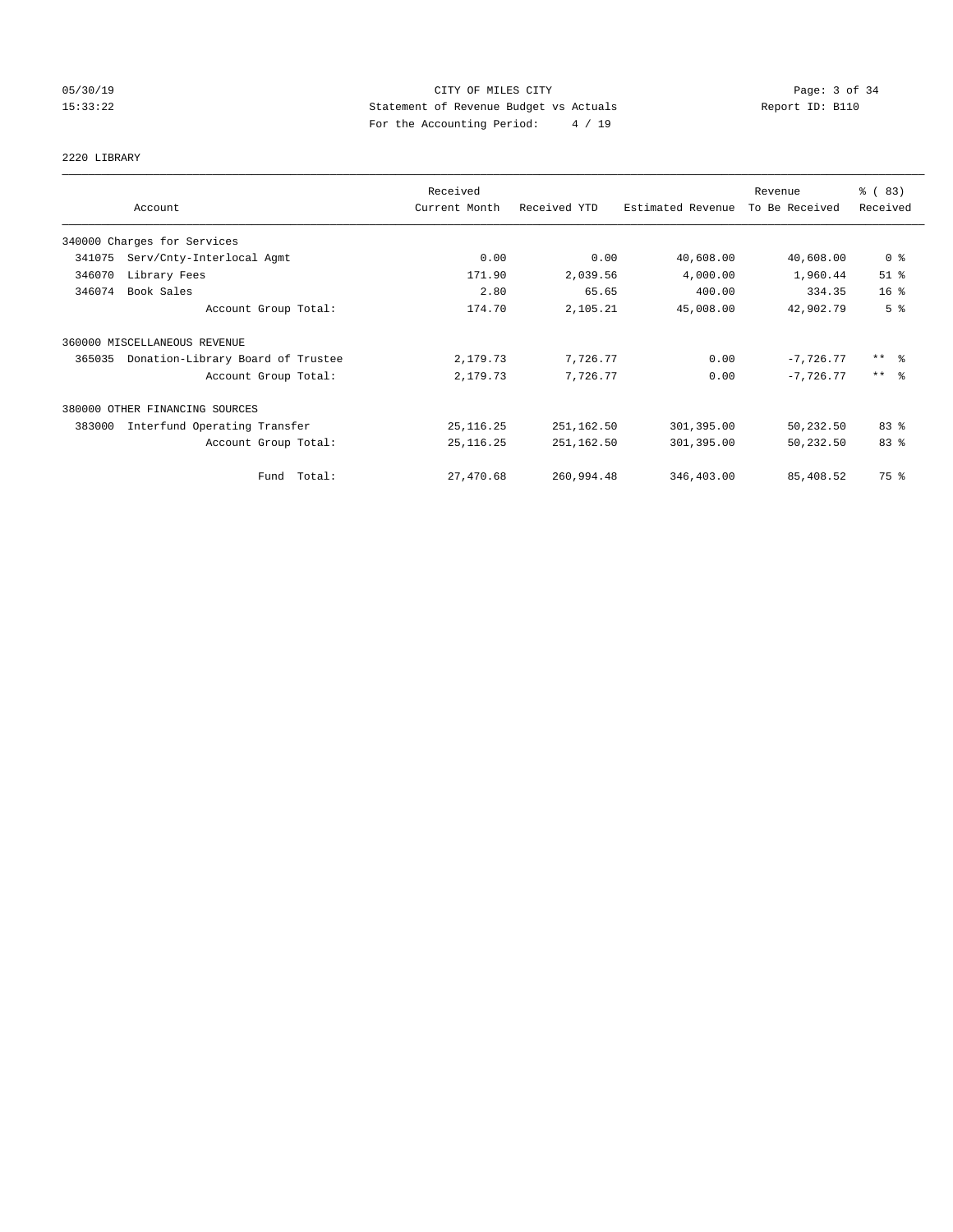# 05/30/19 CITY OF MILES CITY Page: 4 of 34 15:33:22 Statement of Revenue Budget vs Actuals Report ID: B110 For the Accounting Period: 4 / 19

2260 EMERGENCY DISASTER

|              | Account                                | Received<br>Current Month | Received YTD | Estimated Revenue | Revenue<br>To Be Received | $\frac{6}{6}$ (83)<br>Received |
|--------------|----------------------------------------|---------------------------|--------------|-------------------|---------------------------|--------------------------------|
| 310000 TAXES |                                        |                           |              |                   |                           |                                |
| 311010       | Real Property Taxes                    | 261.85                    | 10,564.35    | 18,282.00         | 7,717.65                  | 58 %                           |
| 311020       | Personal Property Taxes                | 9.14                      | 9.14         | 447.00            | 437.86                    | 2 <sup>8</sup>                 |
| 312000       | Penalty & Interest on Delinquent Taxes | 1.34                      | 26.84        | 0.00              | $-26.84$                  | $***$ $\approx$                |
|              | Account Group Total:                   | 272.33                    | 10,600.33    | 18,729.00         | 8,128.67                  | $57*$                          |
|              | Total:<br>Fund                         | 272.33                    | 10,600.33    | 18,729.00         | 8,128.67                  | $57*$                          |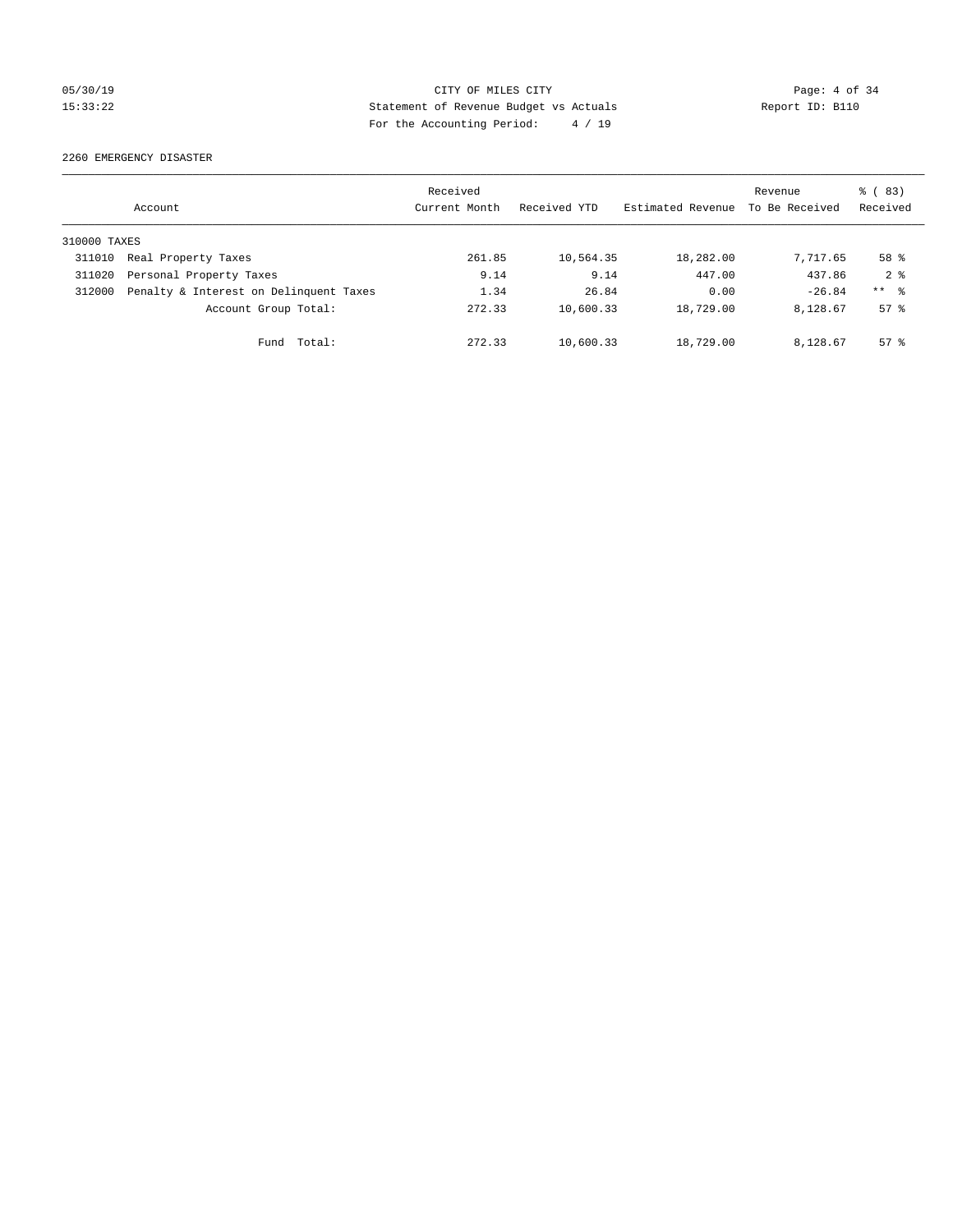# 05/30/19 CITY OF MILES CITY Page: 5 of 34 15:33:22 Statement of Revenue Budget vs Actuals Report ID: B110 For the Accounting Period: 4 / 19

2270 Health

| Account                                | Received<br>Current Month | Received YTD | Estimated Revenue | Revenue<br>To Be Received | 8 (83)<br>Received |
|----------------------------------------|---------------------------|--------------|-------------------|---------------------------|--------------------|
| 380000 OTHER FINANCING SOURCES         |                           |              |                   |                           |                    |
| Interfund Operating Transfer<br>383000 | 0.00                      | 13,700.00    | 13,700.00         | 0.00                      | $100*$             |
| Account Group Total:                   | 0.00                      | 13,700.00    | 13,700.00         | 0.00                      | $100*$             |
| Fund Total:                            | 0.00                      | 13,700.00    | 13,700.00         | 0.00                      | $100*$             |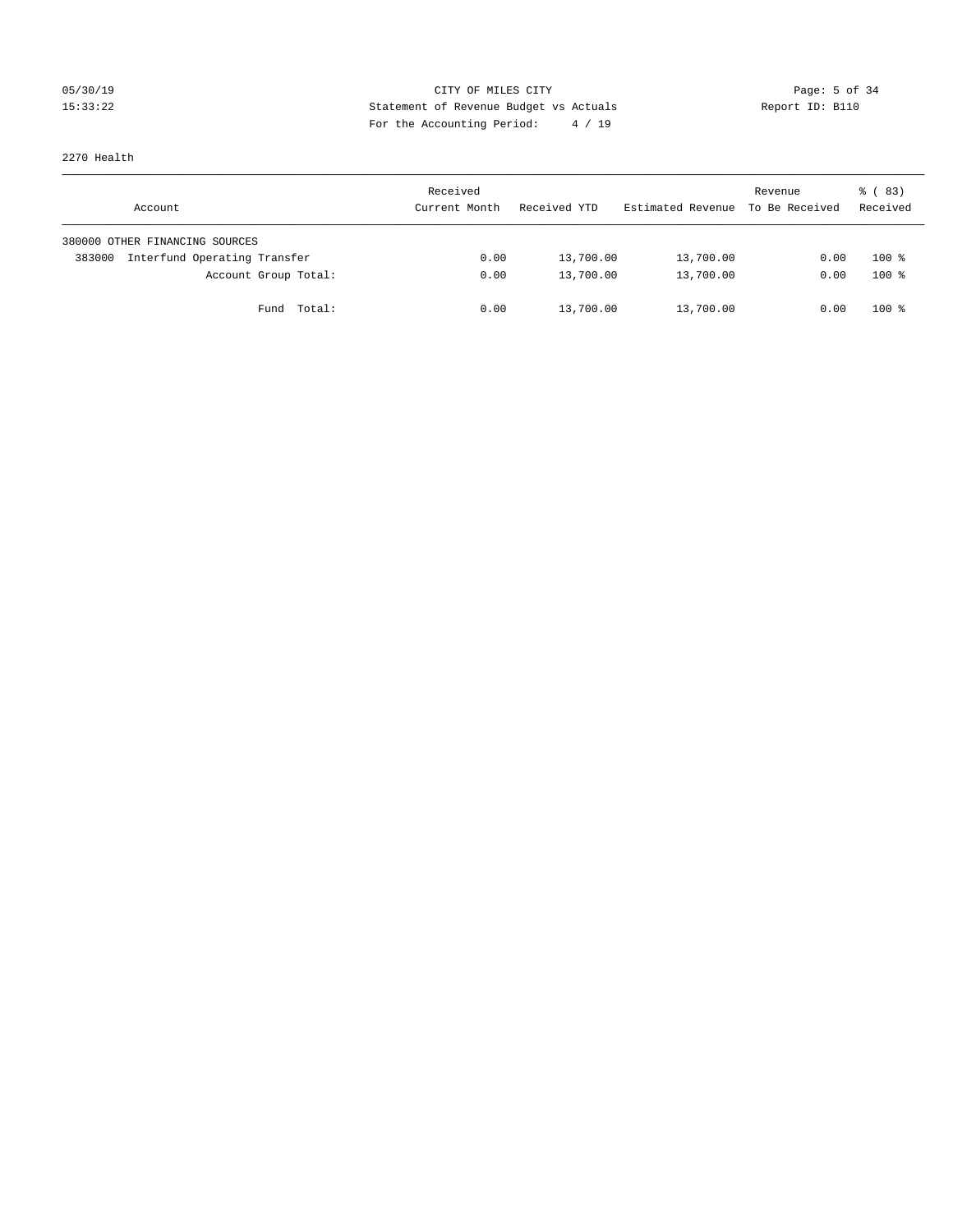# 05/30/19 CITY OF MILES CITY Page: 6 of 34 15:33:22 Statement of Revenue Budget vs Actuals Report ID: B110 For the Accounting Period: 4 / 19

### 2310 TIFD-Downtown

|              |                                        | Received      |              |                   | Revenue        | $\frac{8}{6}$ (83) |
|--------------|----------------------------------------|---------------|--------------|-------------------|----------------|--------------------|
|              | Account                                | Current Month | Received YTD | Estimated Revenue | To Be Received | Received           |
| 310000 TAXES |                                        |               |              |                   |                |                    |
| 311010       | Real Property Taxes                    | 591.02        | 35, 155.61   | 40,000.00         | 4,844.39       | 88 %               |
| 311020       | Personal Property Taxes                | 50.17         | 296.83       | 0.00              | $-296.83$      | $***$ $ -$         |
| 312000       | Penalty & Interest on Delinquent Taxes | 4.59          | 50.76        | 0.00              | $-50.76$       | $***$ $\approx$    |
|              | Account Group Total:                   | 645.78        | 35,503.20    | 40,000.00         | 4,496.80       | 89 %               |
|              | 370000 INVESTMENT EARNINGS             |               |              |                   |                |                    |
| 371010       | Investment Earnings                    | 0.00          | 553.53       | 0.00              | $-553.53$      | ** 왕               |
|              | Account Group Total:                   | 0.00          | 553.53       | 0.00              | $-553.53$      | $***$ $\approx$    |
|              | Fund Total:                            | 645.78        | 36,056.73    | 40,000.00         | 3,943.27       | $90*$              |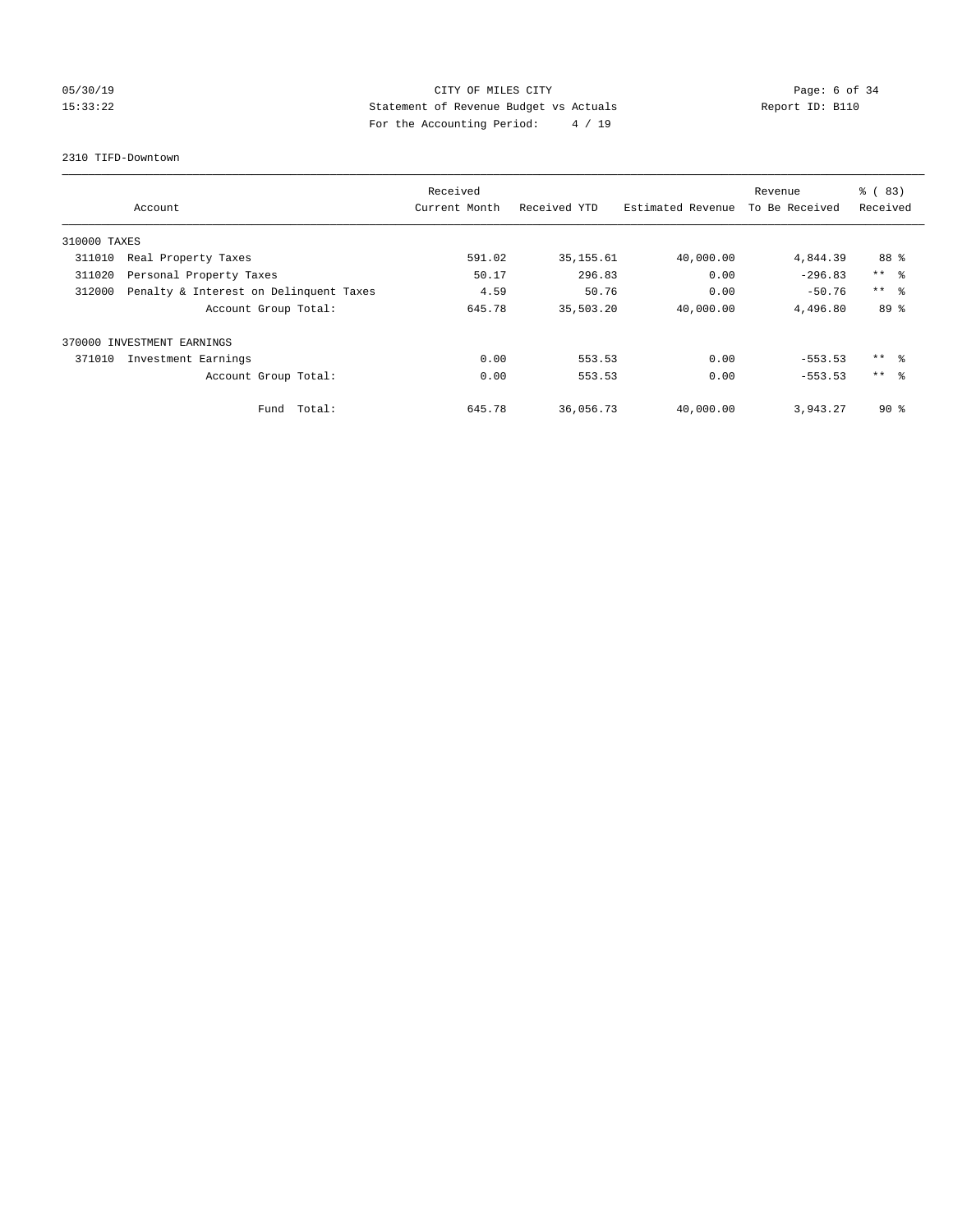# 05/30/19 Page: 7 of 34 15:33:22 Statement of Revenue Budget vs Actuals Report ID: B110 For the Accounting Period: 4 / 19

2372 Permissive Medical Levy

|              | Account                                | Received<br>Current Month | Received YTD | Estimated Revenue | Revenue<br>To Be Received | $\frac{6}{6}$ (83)<br>Received |
|--------------|----------------------------------------|---------------------------|--------------|-------------------|---------------------------|--------------------------------|
| 310000 TAXES |                                        |                           |              |                   |                           |                                |
| 311010       | Real Property Taxes                    | 3,139.53                  | 129,528.49   | 219, 172.00       | 89,643.51                 | 59 <sup>°</sup>                |
| 311020       | Personal Property Taxes                | 163.05                    | 600.77       | 5,352.00          | 4,751.23                  | 11 <sup>8</sup>                |
| 312000       | Penalty & Interest on Delinquent Taxes | 4.69                      | 93.96        | 0.00              | $-93.96$                  | $***$ $\frac{6}{5}$            |
|              | Account Group Total:                   | 3,307.27                  | 130, 223, 22 | 224,524.00        | 94,300.78                 | $58*$                          |
|              | Fund Total:                            | 3,307.27                  | 130,223.22   | 224,524.00        | 94,300.78                 | 58 %                           |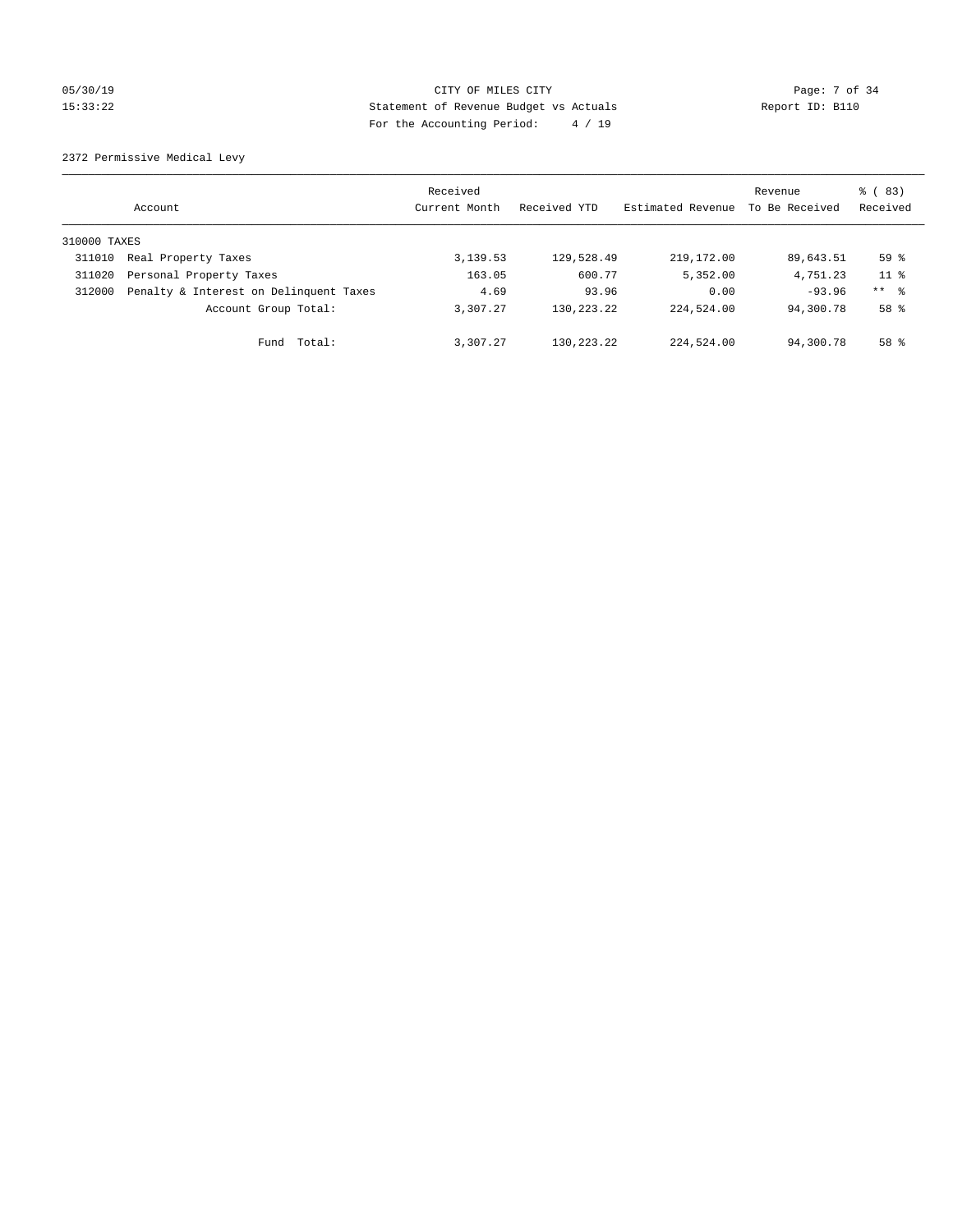# 05/30/19 CITY OF MILES CITY Page: 8 of 34 15:33:22 Statement of Revenue Budget vs Actuals Report ID: B110 For the Accounting Period: 4 / 19

### 2390 DRUG FORFEITURE

| Account                      | Received<br>Current Month | Received YTD | Estimated Revenue | Revenue<br>To Be Received | 8 (83)<br>Received |
|------------------------------|---------------------------|--------------|-------------------|---------------------------|--------------------|
| 350000 FINES AND FORFEITURES |                           |              |                   |                           |                    |
| Drug Forfeitures<br>351013   | 0.00                      | 1,600.00     | 3,000.00          | 1,400.00                  | $53$ $%$           |
| Account Group Total:         | 0.00                      | 1,600.00     | 3,000.00          | 1,400.00                  | $53$ $%$           |
| Fund Total:                  | 0.00                      | 1,600.00     | 3,000.00          | 1,400.00                  | $53$ $%$           |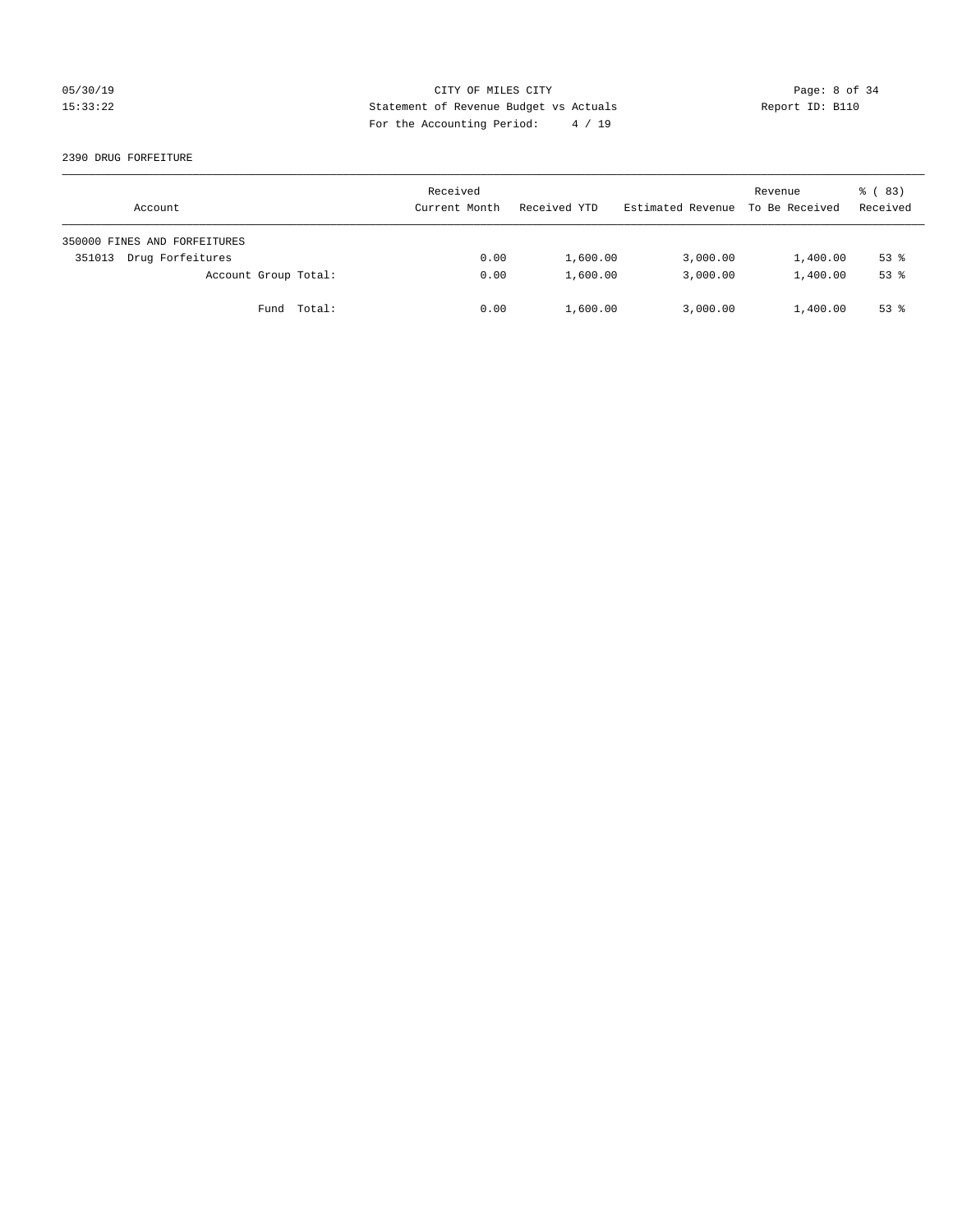# 05/30/19 CITY OF MILES CITY Page: 9 of 34 15:33:22 Statement of Revenue Budget vs Actuals Report ID: B110 For the Accounting Period: 4 / 19

### 2394 BUILDING CODE ENFORCEMENT

| Account                              | Received<br>Current Month | Received YTD | Estimated Revenue | Revenue<br>To Be Received | 8 (83)<br>Received |
|--------------------------------------|---------------------------|--------------|-------------------|---------------------------|--------------------|
| 320000 LICENSES AND PERMITS          |                           |              |                   |                           |                    |
| Building & Related Permits<br>323010 | 18,181.80                 | 100,792.47   | 145,600.00        | 44,807.53                 | 69 %               |
| Account Group Total:                 | 18,181.80                 | 100,792.47   | 145,600.00        | 44,807.53                 | 69 %               |
| Fund Total:                          | 18,181.80                 | 100,792.47   | 145,600.00        | 44,807.53                 | 69 %               |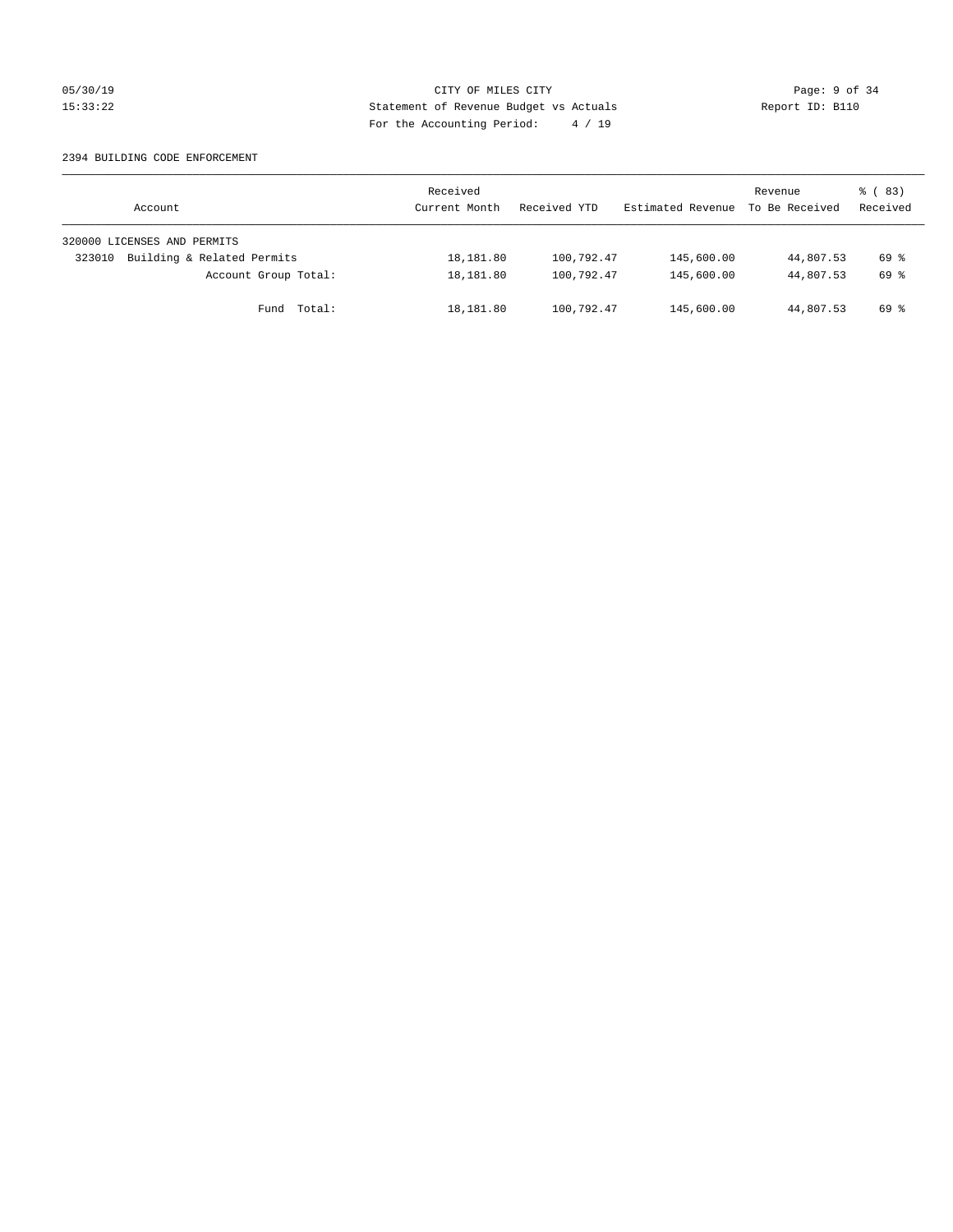# 05/30/19 Page: 10 of 34 15:33:22 Statement of Revenue Budget vs Actuals Report ID: B110 For the Accounting Period: 4 / 19

2400 LTG M D#165-(Gen City)

|              | Account                                  | Received<br>Current Month | Received YTD | Estimated Revenue | Revenue<br>To Be Received | % (83)<br>Received |
|--------------|------------------------------------------|---------------------------|--------------|-------------------|---------------------------|--------------------|
| 310000 TAXES |                                          |                           |              |                   |                           |                    |
| 311010       | Real Property Taxes                      | 0.00                      | $-51.99$     | 0.00              | 51.99                     | $***$ $ -$         |
|              | Account Group Total:                     | 0.00                      | $-51.99$     | 0.00              | 51.99                     | $***$ $\approx$    |
|              | 360000 MISCELLANEOUS REVENUE             |                           |              |                   |                           |                    |
| 363010       | Maintenance Assessments                  | 2,500.45                  | 137,102.82   | 214,301.00        | 77,198.18                 | 64 %               |
| 363040       | Penalty & Interest on Deling Assessments | 8.72                      | 406.43       | 500.00            | 93.57                     | $81$ %             |
|              | Account Group Total:                     | 2,509.17                  | 137,509.25   | 214,801.00        | 77,291.75                 | 64 %               |
|              | 370000 INVESTMENT EARNINGS               |                           |              |                   |                           |                    |
| 371010       | Investment Earnings                      | 0.00                      | 864.66       | 100.00            | $-764.66$                 | $865$ $%$          |
|              | Account Group Total:                     | 0.00                      | 864.66       | 100.00            | $-764.66$                 | $865$ $%$          |
|              | Fund Total:                              | 2,509.17                  | 138, 321.92  | 214,901.00        | 76,579.08                 | 64 %               |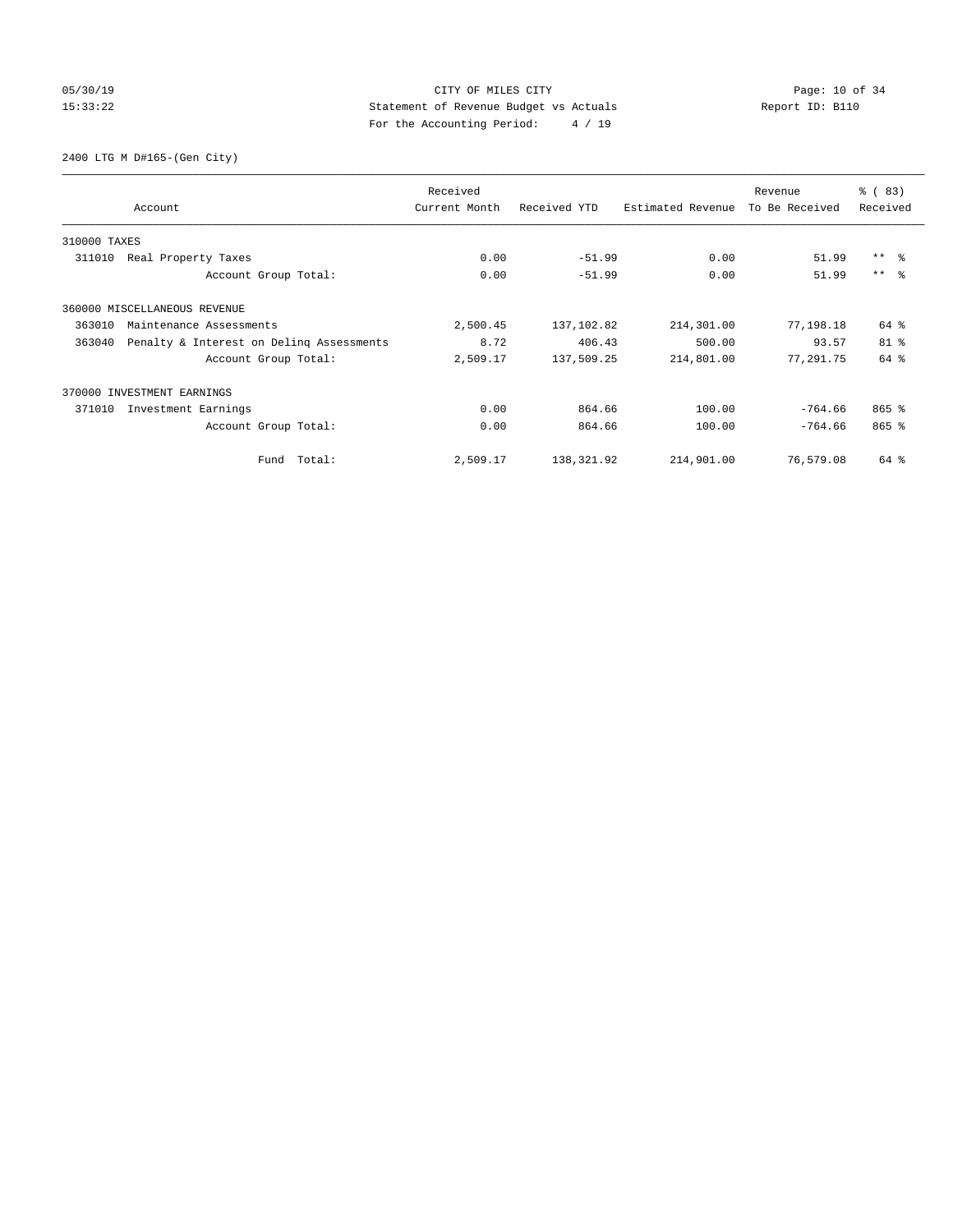# 05/30/19 Page: 11 of 34 15:33:22 Statement of Revenue Budget vs Actuals Report ID: B110 For the Accounting Period: 4 / 19

2420 LTG M D#167-(MilesAddn Etc)

|                                                    | Received      |              |                   | Revenue        | % (83)          |
|----------------------------------------------------|---------------|--------------|-------------------|----------------|-----------------|
| Account                                            | Current Month | Received YTD | Estimated Revenue | To Be Received | Received        |
| 360000 MISCELLANEOUS REVENUE                       |               |              |                   |                |                 |
| 363010<br>Maintenance Assessments                  | 375.55        | 18,963.32    | 31,875.00         | 12,911.68      | 59%             |
| Penalty & Interest on Deling Assessments<br>363040 | 1.31          | 29.47        | 100.00            | 70.53          | 29 <sup>8</sup> |
| Account Group Total:                               | 376.86        | 18,992.79    | 31,975.00         | 12,982.21      | 59 %            |
| INVESTMENT EARNINGS<br>370000                      |               |              |                   |                |                 |
| 371010<br>Investment Earnings                      | 0.00          | 181.23       | 55.00             | $-126.23$      | $330*$          |
| Account Group Total:                               | 0.00          | 181.23       | 55.00             | $-126.23$      | $330*$          |
| Fund Total:                                        | 376.86        | 19,174.02    | 32,030.00         | 12,855.98      | 60 %            |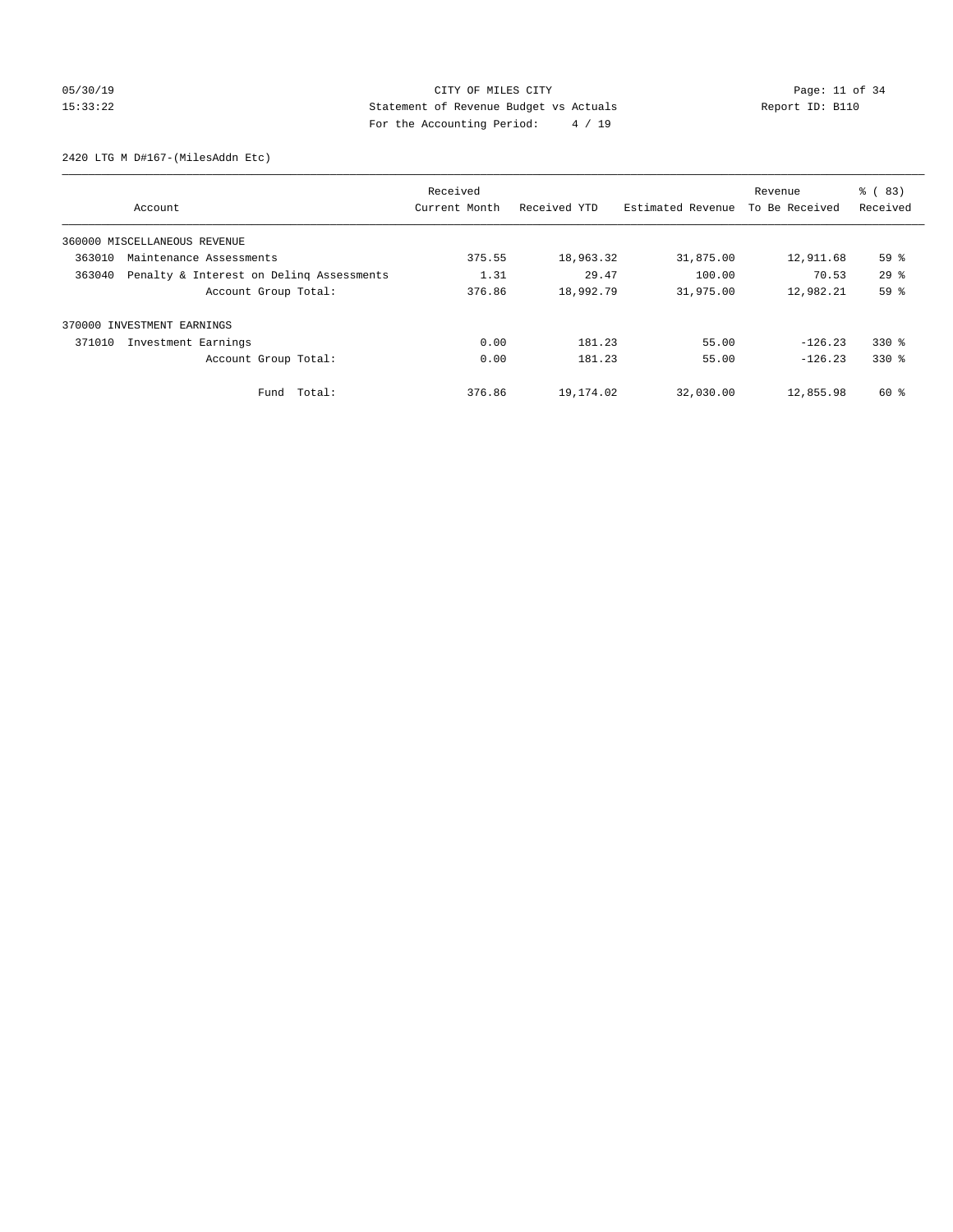# 05/30/19 Page: 12 of 34 15:33:22 Statement of Revenue Budget vs Actuals Report ID: B110 For the Accounting Period: 4 / 19

2430 LTG M D#171-(Balsam Est)

|                                                    | Received      |              |                   | Revenue        | $\frac{6}{6}$ (83)  |
|----------------------------------------------------|---------------|--------------|-------------------|----------------|---------------------|
| Account                                            | Current Month | Received YTD | Estimated Revenue | To Be Received | Received            |
| 360000 MISCELLANEOUS REVENUE                       |               |              |                   |                |                     |
| 363010<br>Maintenance Assessments                  | 99.32         | 2,975.72     | 5,037.00          | 2,061.28       | 59%                 |
| 363040<br>Penalty & Interest on Deling Assessments | 0.35          | 0.74         | 5.00              | 4.26           | 15 <sup>8</sup>     |
| Account Group Total:                               | 99.67         | 2,976.46     | 5,042.00          | 2,065.54       | 59 %                |
| 370000 INVESTMENT EARNINGS                         |               |              |                   |                |                     |
| 371010<br>Investment Earnings                      | 0.00          | 27.53        | 10.00             | $-17.53$       | $275$ $\frac{6}{5}$ |
| Account Group Total:                               | 0.00          | 27.53        | 10.00             | $-17.53$       | $275$ $\frac{6}{5}$ |
| Total:<br>Fund                                     | 99.67         | 3,003.99     | 5,052.00          | 2,048.01       | 59%                 |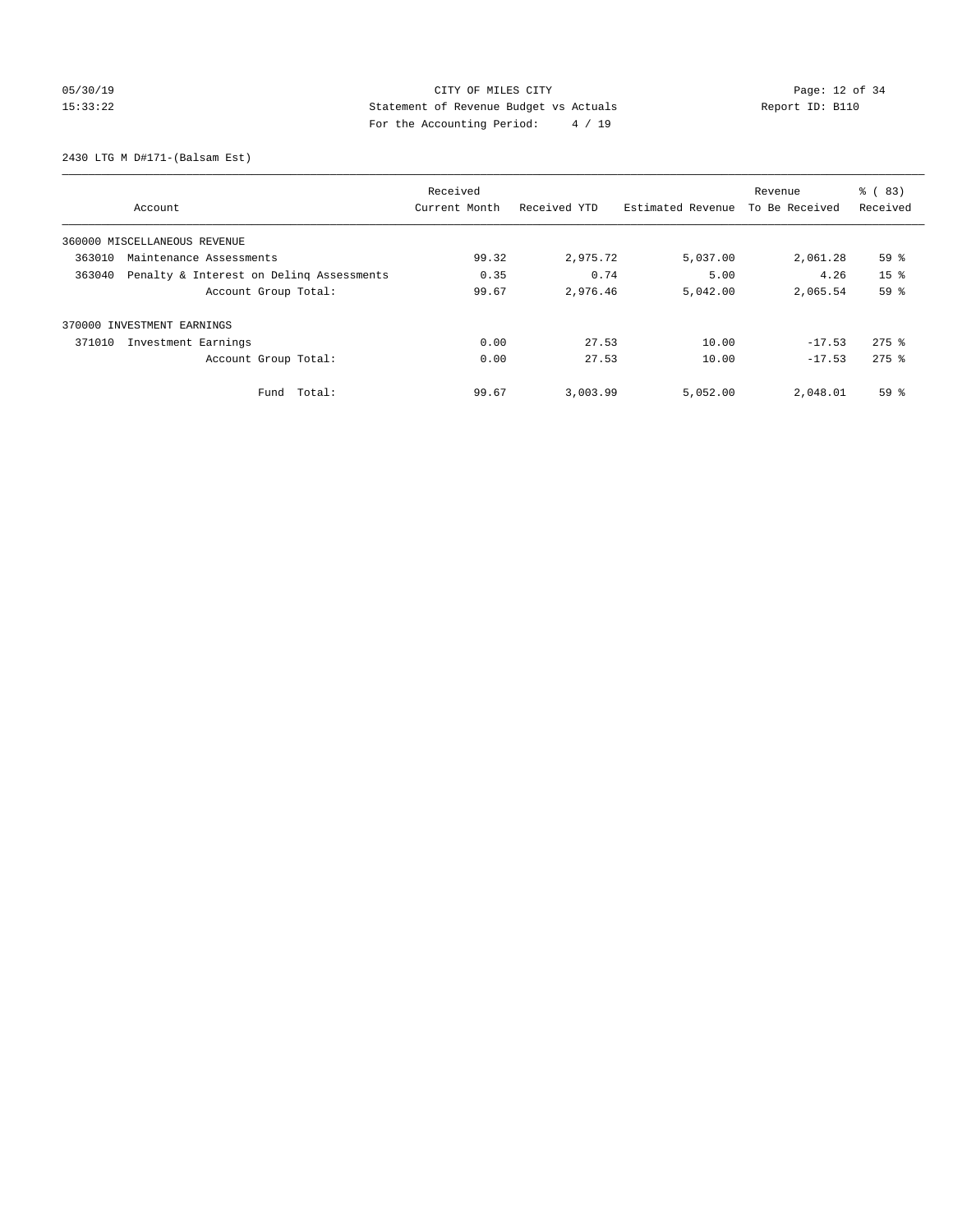# 05/30/19 Page: 13 of 34 15:33:22 Statement of Revenue Budget vs Actuals Report ID: B110 For the Accounting Period: 4 / 19

2440 LTG M D#172-(Main Str)

|        |                                          | Received      |              |                   | Revenue        | % (83)             |
|--------|------------------------------------------|---------------|--------------|-------------------|----------------|--------------------|
|        | Account                                  | Current Month | Received YTD | Estimated Revenue | To Be Received | Received           |
|        | 360000 MISCELLANEOUS REVENUE             |               |              |                   |                |                    |
| 363010 | Maintenance Assessments                  | 154.63        | 14, 177.59   | 22,372.00         | 8,194.41       | 63 %               |
| 363040 | Penalty & Interest on Deling Assessments | 0.54          | 25.90        | 100.00            | 74.10          | $26$ $\frac{6}{3}$ |
|        | Account Group Total:                     | 155.17        | 14,203.49    | 22,472.00         | 8,268.51       | 63 %               |
| 370000 | INVESTMENT EARNINGS                      |               |              |                   |                |                    |
| 371010 | Investment Earnings                      | 0.00          | 50.02        | 50.00             | $-0.02$        | $100*$             |
|        | Account Group Total:                     | 0.00          | 50.02        | 50.00             | $-0.02$        | $100*$             |
|        | Fund Total:                              | 155.17        | 14,253.51    | 22,522.00         | 8,268.49       | 63 %               |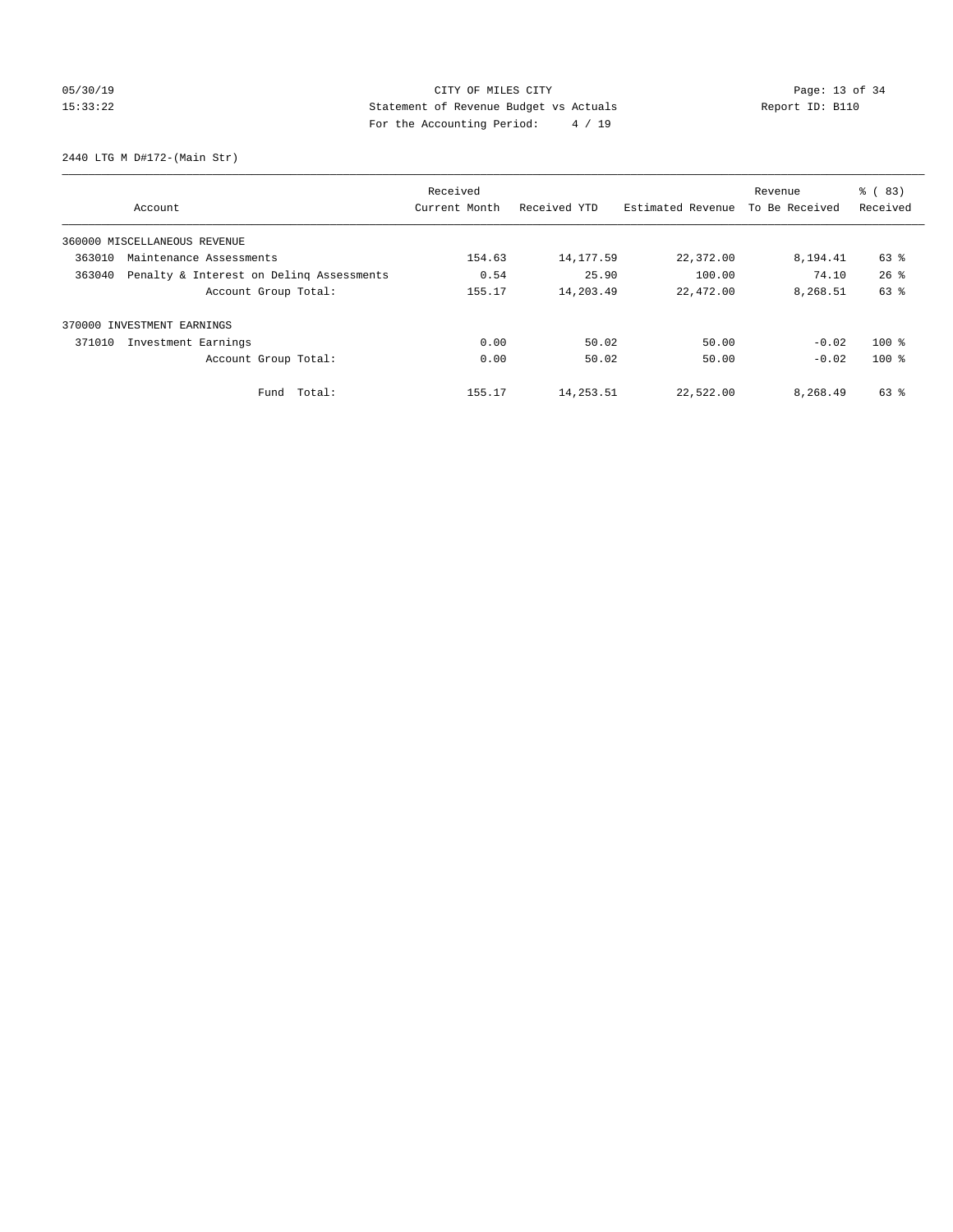# 05/30/19 Page: 14 of 34 15:33:22 Statement of Revenue Budget vs Actuals Report ID: B110 For the Accounting Period: 4 / 19

2450 LTG M D#195-(SG-Trico)

|                                                    | Received      |              |                   | Revenue        | % (83)   |
|----------------------------------------------------|---------------|--------------|-------------------|----------------|----------|
| Account                                            | Current Month | Received YTD | Estimated Revenue | To Be Received | Received |
| 360000 MISCELLANEOUS REVENUE                       |               |              |                   |                |          |
| 363010<br>Maintenance Assessments                  | 261.01        | 3,200.75     | 5,338.00          | 2,137.25       | 60 %     |
| 363040<br>Penalty & Interest on Deling Assessments | 0.91          | 3.42         | 10.00             | 6.58           | $34$ $%$ |
| Account Group Total:                               | 261.92        | 3,204.17     | 5,348.00          | 2, 143.83      | 60 %     |
| 370000 INVESTMENT EARNINGS                         |               |              |                   |                |          |
| 371010<br>Investment Earnings                      | 0.00          | 45.64        | 10.00             | $-35.64$       | $456$ %  |
| Account Group Total:                               | 0.00          | 45.64        | 10.00             | $-35.64$       | $456$ %  |
| Total:<br>Fund                                     | 261.92        | 3,249.81     | 5,358.00          | 2,108.19       | 61 %     |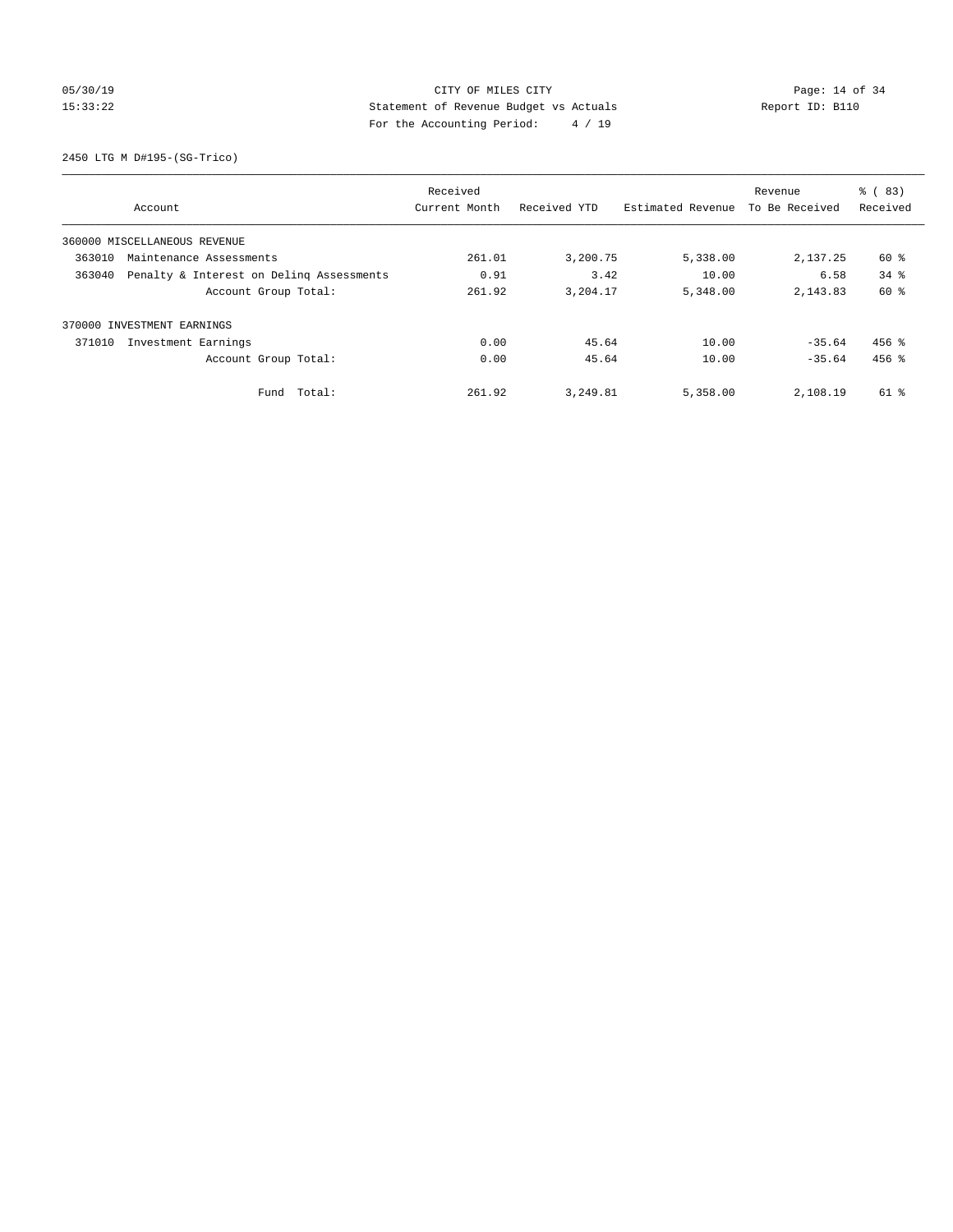# 05/30/19 Page: 15 of 34 15:33:22 Statement of Revenue Budget vs Actuals Report ID: B110 For the Accounting Period: 4 / 19

2470 LTG M D#202-(SG-MDU&NV)

|                              |                                          | Received      |              |                   | Revenue        | % (83)    |
|------------------------------|------------------------------------------|---------------|--------------|-------------------|----------------|-----------|
|                              | Account                                  | Current Month | Received YTD | Estimated Revenue | To Be Received | Received  |
| 360000 MISCELLANEOUS REVENUE |                                          |               |              |                   |                |           |
| 363010                       | Maintenance Assessments                  | 65.52         | 5,407.85     | 8,622.00          | 3, 214.15      | 63 %      |
| 363040                       | Penalty & Interest on Deling Assessments | 0.23          | 27.82        | 20.00             | $-7.82$        | $139$ $%$ |
|                              | Account Group Total:                     | 65.75         | 5,435.67     | 8,642.00          | 3,206.33       | 63 %      |
| 370000 INVESTMENT EARNINGS   |                                          |               |              |                   |                |           |
| 371010                       | Investment Earnings                      | 0.00          | 6.56         | 10.00             | 3.44           | 66 %      |
|                              | Account Group Total:                     | 0.00          | 6.56         | 10.00             | 3.44           | 66 %      |
|                              | Fund Total:                              | 65.75         | 5,442.23     | 8,652.00          | 3,209.77       | 63 %      |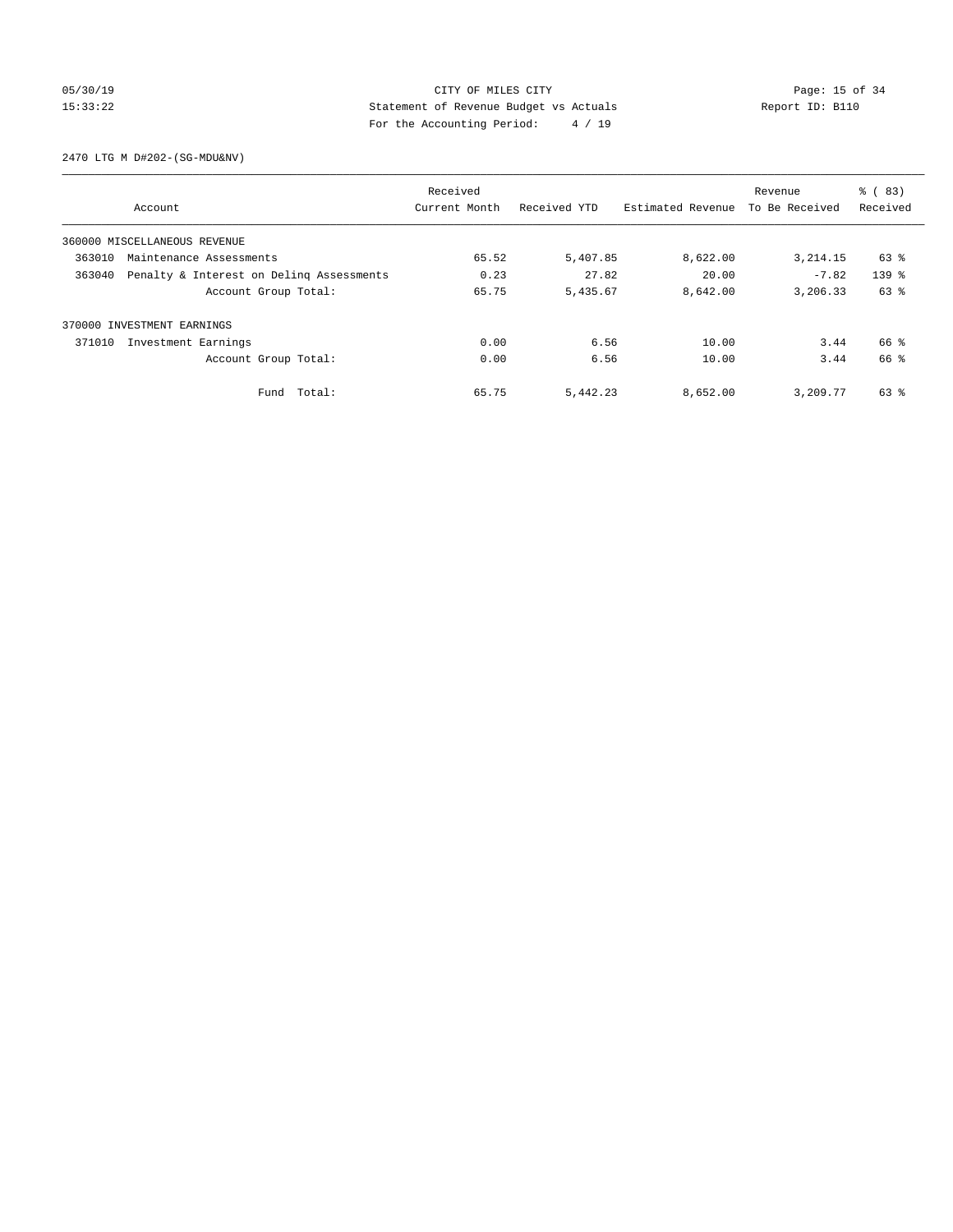# 05/30/19 Page: 16 of 34 15:33:22 Statement of Revenue Budget vs Actuals Report ID: B110 For the Accounting Period: 4 / 19

2480 LTG M M#173-(Milestown Estates)

|        |                                          | Received      |              |                   | Revenue        | % (83)     |
|--------|------------------------------------------|---------------|--------------|-------------------|----------------|------------|
|        | Account                                  | Current Month | Received YTD | Estimated Revenue | To Be Received | Received   |
|        | 360000 MISCELLANEOUS REVENUE             |               |              |                   |                |            |
| 363010 | Maintenance Assessments                  | 22.51         | 1,882.22     | 2,673.00          | 790.78         | 70 %       |
| 363040 | Penalty & Interest on Deling Assessments | 0.08          | 1.52         | 0.00              | $-1.52$        | $***$ $ -$ |
|        | Account Group Total:                     | 22.59         | 1,883.74     | 2,673.00          | 789.26         | 70 %       |
|        | 370000 INVESTMENT EARNINGS               |               |              |                   |                |            |
| 371010 | Investment Earnings                      | 0.00          | 24.82        | 10.00             | $-14.82$       | $248$ $%$  |
|        | Account Group Total:                     | 0.00          | 24.82        | 10.00             | $-14.82$       | $248$ $%$  |
|        | Fund Total:                              | 22.59         | 1,908.56     | 2,683.00          | 774.44         | 71 %       |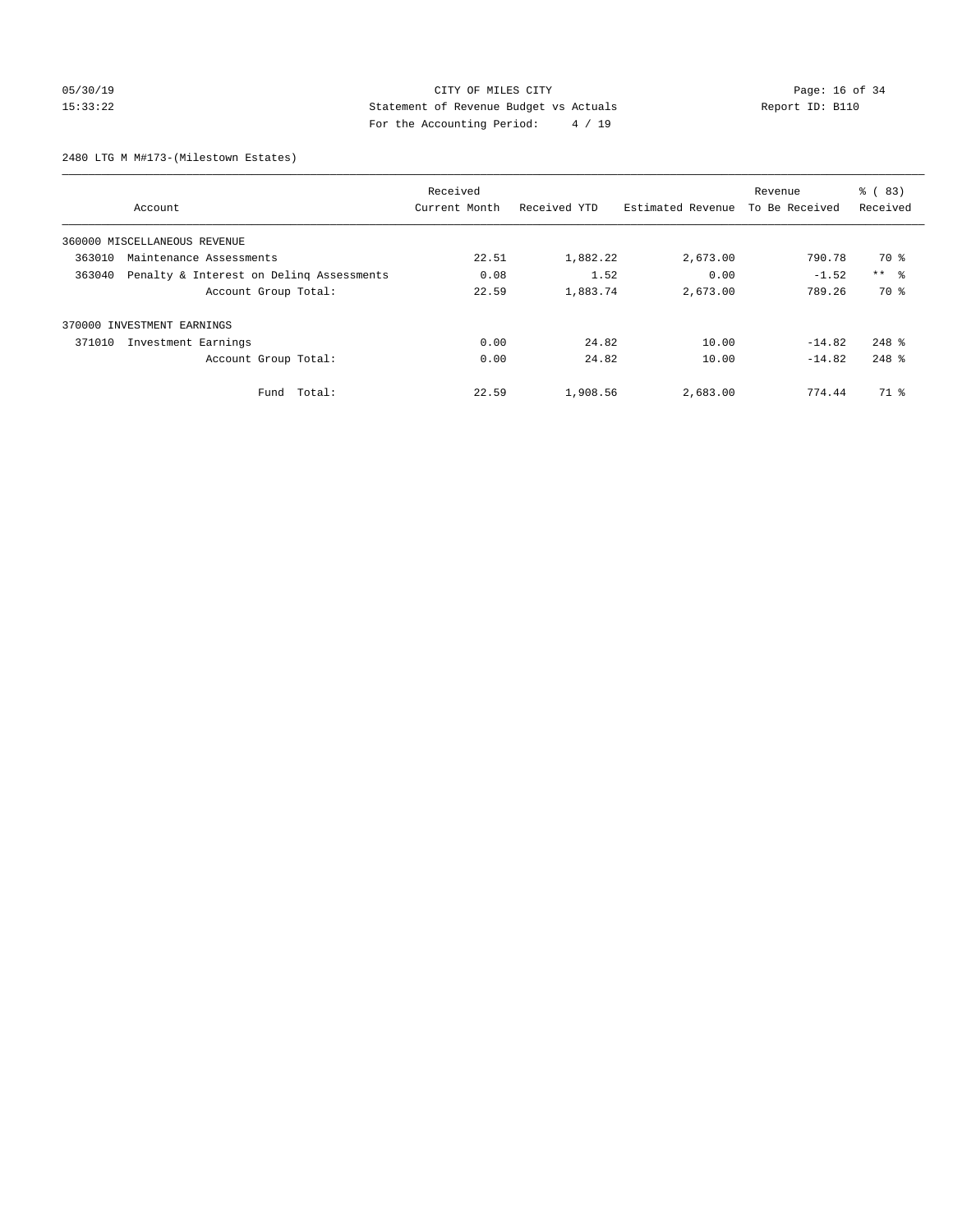05/30/19 Page: 17 of 34 15:33:22 Statement of Revenue Budget vs Actuals Report ID: B110 For the Accounting Period: 4 / 19

2510 STR MAINT DIST #204

|              |                                          | Received      |              |                   | Revenue        | % (83)         |
|--------------|------------------------------------------|---------------|--------------|-------------------|----------------|----------------|
|              | Account                                  | Current Month | Received YTD | Estimated Revenue | To Be Received | Received       |
| 310000 TAXES |                                          |               |              |                   |                |                |
| 311010       | Real Property Taxes                      | 0.00          | $-51.99$     | 0.00              | 51.99          | $***$ $=$      |
|              | Account Group Total:                     | 0.00          | $-51.99$     | 0.00              | 51.99          | $***$ $=$      |
|              | 330000 INTERGOVERNMENTAL REVENUES        |               |              |                   |                |                |
|              | 331113 FEMA -Projects                    | 0.00          | 0.00         | 30,000.00         | 30,000.00      | 0 <sup>8</sup> |
|              | Account Group Total:                     | 0.00          | 0.00         | 30,000.00         | 30,000.00      | 0 <sup>8</sup> |
|              | 360000 MISCELLANEOUS REVENUE             |               |              |                   |                |                |
| 362020       | MISC REVENUE                             | 0.00          | 600.00       | 0.00              | $-600.00$      | $***$ $%$      |
| 363010       | Maintenance Assessments                  | 22,189.81     | 983, 491.73  | 1,570,748.00      | 587, 256.27    | 63 %           |
| 363040       | Penalty & Interest on Deling Assessments | 77.40         | 2,015.99     | 4,000.00          | 1,984.01       | $50*$          |
|              | Account Group Total:                     | 22, 267.21    | 986,107.72   | 1,574,748.00      | 588,640.28     | 63 %           |
|              | 370000 INVESTMENT EARNINGS               |               |              |                   |                |                |
|              | 371010 Investment Earnings               | 0.00          | 11,303.14    | 5,000.00          | $-6, 303.14$   | $226$ %        |
|              | Account Group Total:                     | 0.00          | 11,303.14    | 5,000.00          | $-6, 303.14$   | $226$ $%$      |
|              | 380000 OTHER FINANCING SOURCES           |               |              |                   |                |                |
| 383000       | Interfund Operating Transfer             | 0.00          | 42,696.30    | 102,300.00        | 59,603.70      | $42$ %         |
|              | Account Group Total:                     | 0.00          | 42,696.30    | 102,300.00        | 59,603.70      | $42*$          |
|              | Fund Total:                              | 22, 267.21    | 1,040,055.17 | 1,712,048.00      | 671,992.83     | $61$ $%$       |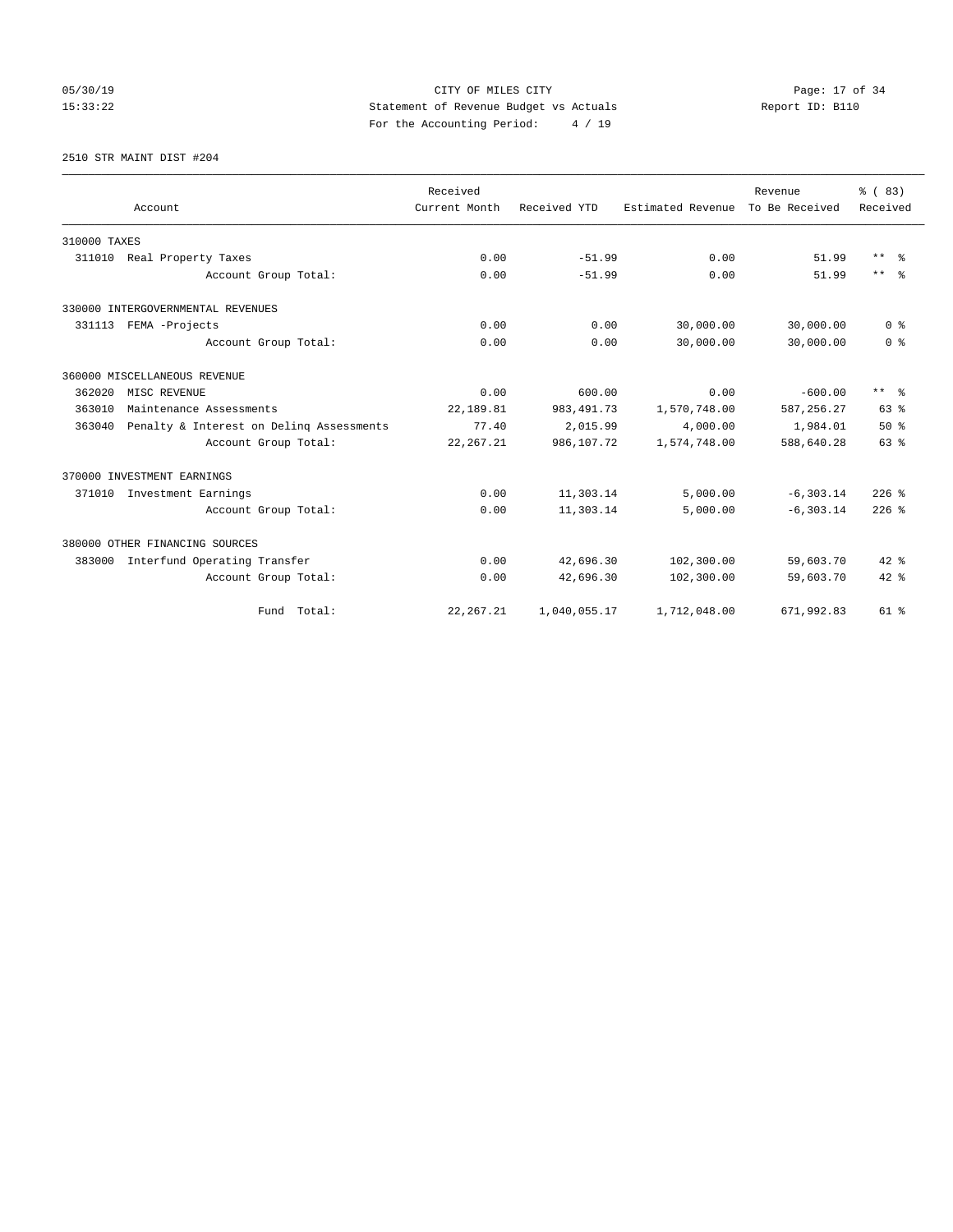# 05/30/19 Page: 18 of 34 15:33:22 Statement of Revenue Budget vs Actuals Report ID: B110 For the Accounting Period: 4 / 19

2520 STR MAINT DIST #205

|        |                                          | Received      |              |                   | Revenue        | % (83)         |
|--------|------------------------------------------|---------------|--------------|-------------------|----------------|----------------|
|        | Account                                  | Current Month | Received YTD | Estimated Revenue | To Be Received | Received       |
|        | 330000 INTERGOVERNMENTAL REVENUES        |               |              |                   |                |                |
| 331113 | FEMA -Projects                           | 0.00          | 0.00         | 7,500.00          | 7,500.00       | 0 <sup>8</sup> |
|        | Account Group Total:                     | 0.00          | 0.00         | 7,500.00          | 7,500.00       | 0 <sup>8</sup> |
|        | 360000 MISCELLANEOUS REVENUE             |               |              |                   |                |                |
| 362020 | MISC REVENUE                             | 0.00          | 150.00       | 0.00              | $-150.00$      | $***$ $=$      |
| 363010 | Maintenance Assessments                  | 2,017.41      | 169,070.35   | 255,571.00        | 86,500.65      | 66 %           |
| 363040 | Penalty & Interest on Deling Assessments | 7.04          | 566.42       | 1,000.00          | 433.58         | 57%            |
|        | Account Group Total:                     | 2,024.45      | 169,786.77   | 256,571.00        | 86,784.23      | 66 %           |
|        | 370000 INVESTMENT EARNINGS               |               |              |                   |                |                |
| 371010 | Investment Earnings                      | 0.00          | 4,297.17     | 400.00            | $-3.897.17$    | $***$ 8        |
|        | Account Group Total:                     | 0.00          | 4,297.17     | 400.00            | $-3.897.17$    | $***$ 2        |
|        | 380000 OTHER FINANCING SOURCES           |               |              |                   |                |                |
| 383000 | Interfund Operating Transfer             | 0.00          | 42,696.30    | 91,062.00         | 48,365.70      | $47*$          |
|        | Account Group Total:                     | 0.00          | 42,696.30    | 91,062.00         | 48,365.70      | 47.8           |
|        | Fund Total:                              | 2,024.45      | 216,780.24   | 355,533.00        | 138,752.76     | $61$ $%$       |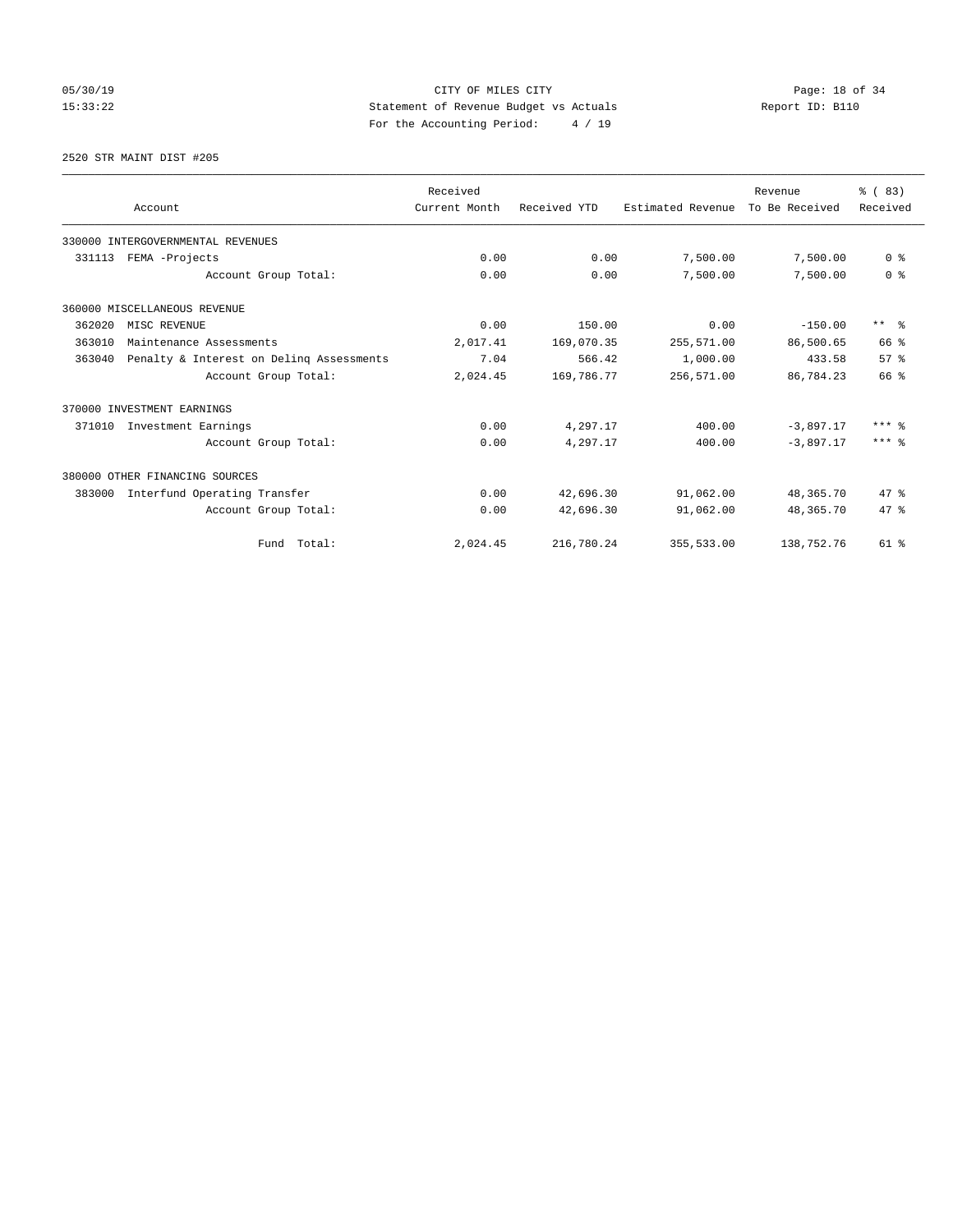# 05/30/19 Page: 19 of 34 15:33:22 Statement of Revenue Budget vs Actuals Report ID: B110 For the Accounting Period: 4 / 19

2540 STR MAINT DIST#207-(MILESTOWN ESTATES)

|        |                                          | Received      |              |                   | Revenue        | % (83)          |
|--------|------------------------------------------|---------------|--------------|-------------------|----------------|-----------------|
|        | Account                                  | Current Month | Received YTD | Estimated Revenue | To Be Received | Received        |
|        | 360000 MISCELLANEOUS REVENUE             |               |              |                   |                |                 |
| 363010 | Maintenance Assessments                  | 38.62         | 3,449.56     | 4,859.00          | 1,409.44       | 71 %            |
| 363040 | Penalty & Interest on Deling Assessments | 0.13          | 6.68         | 0.00              | $-6.68$        | $***$ $\approx$ |
|        | Account Group Total:                     | 38.75         | 3,456.24     | 4,859.00          | 1,402.76       | 71 %            |
|        | 370000 INVESTMENT EARNINGS               |               |              |                   |                |                 |
| 371010 | Investment Earnings                      | 0.00          | 79.43        | 20.00             | $-59.43$       | $397$ $%$       |
|        | Account Group Total:                     | 0.00          | 79.43        | 20.00             | $-59.43$       | 397 %           |
|        | Total:<br>Fund                           | 38.75         | 3,535.67     | 4,879.00          | 1,343.33       | 72 %            |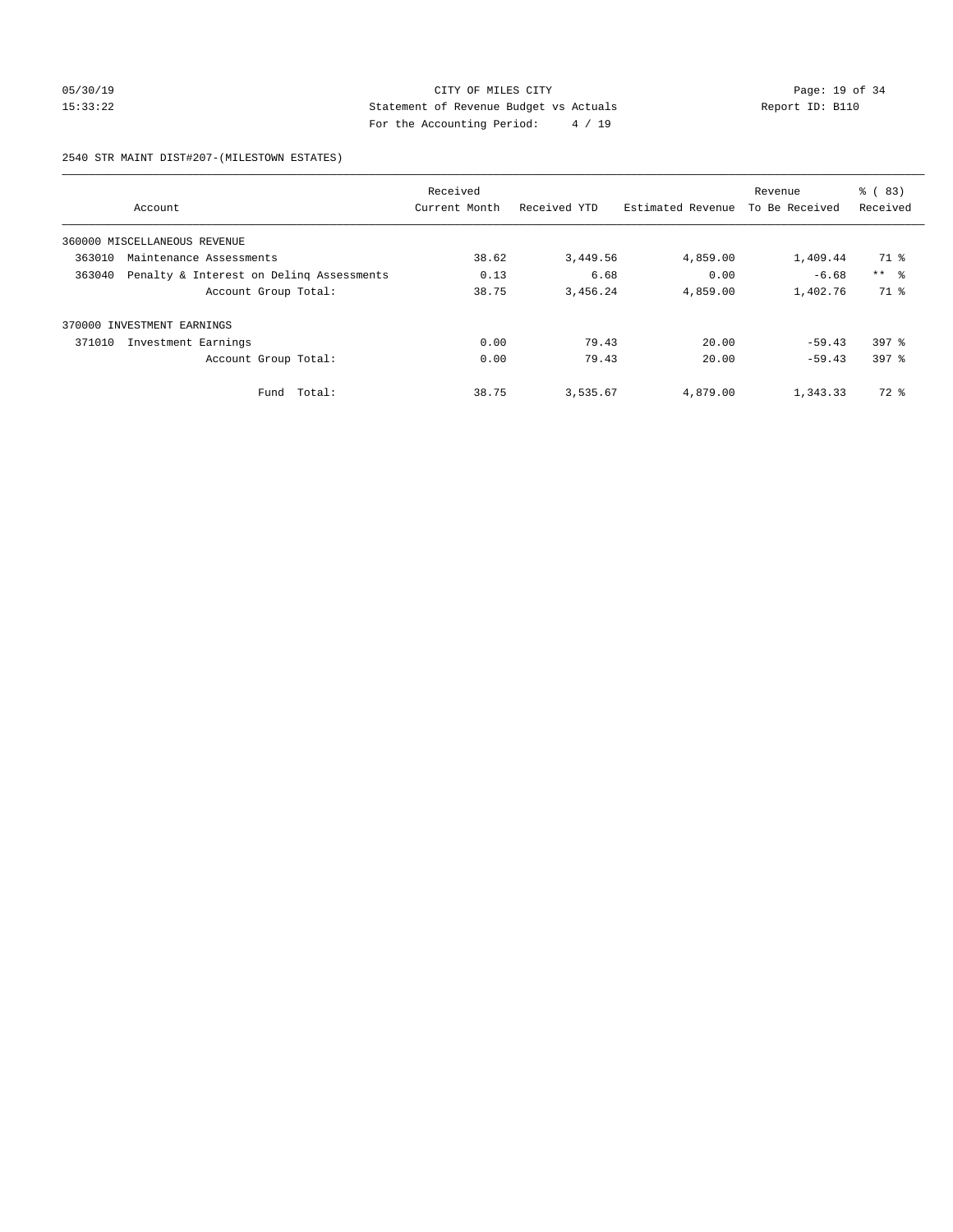# 05/30/19 Page: 20 of 34 15:33:22 Statement of Revenue Budget vs Actuals Report ID: B110 For the Accounting Period: 4 / 19

### 2701 Fire Grants

| Account                           | Received<br>Current Month | Received YTD | Estimated Revenue | Revenue<br>To Be Received | % (83)<br>Received |
|-----------------------------------|---------------------------|--------------|-------------------|---------------------------|--------------------|
|                                   |                           |              |                   |                           |                    |
| 330000 INTERGOVERNMENTAL REVENUES |                           |              |                   |                           |                    |
| 331113<br>FEMA -Projects          | 0.00                      | 0.00         | 358,273.00        | 358,273.00                | 0 <sup>8</sup>     |
| Account Group Total:              | 0.00                      | 0.00         | 358,273.00        | 358, 273, 00              | 0 <sup>8</sup>     |
| 360000 MISCELLANEOUS REVENUE      |                           |              |                   |                           |                    |
| 365040<br>DONATIONS-FIRE/AMB      | 0.00                      | 0.00         | 300.00            | 300.00                    | 0 %                |
| Sale of Junk or Salvage<br>367000 | 0.00                      | 4,150.00     | 10,000.00         | 5,850.00                  | $42$ %             |
| Account Group Total:              | 0.00                      | 4,150.00     | 10,300.00         | 6,150.00                  | $40*$              |
| Total:<br>Fund                    | 0.00                      | 4,150.00     | 368,573.00        | 364,423.00                | 1 <sup>8</sup>     |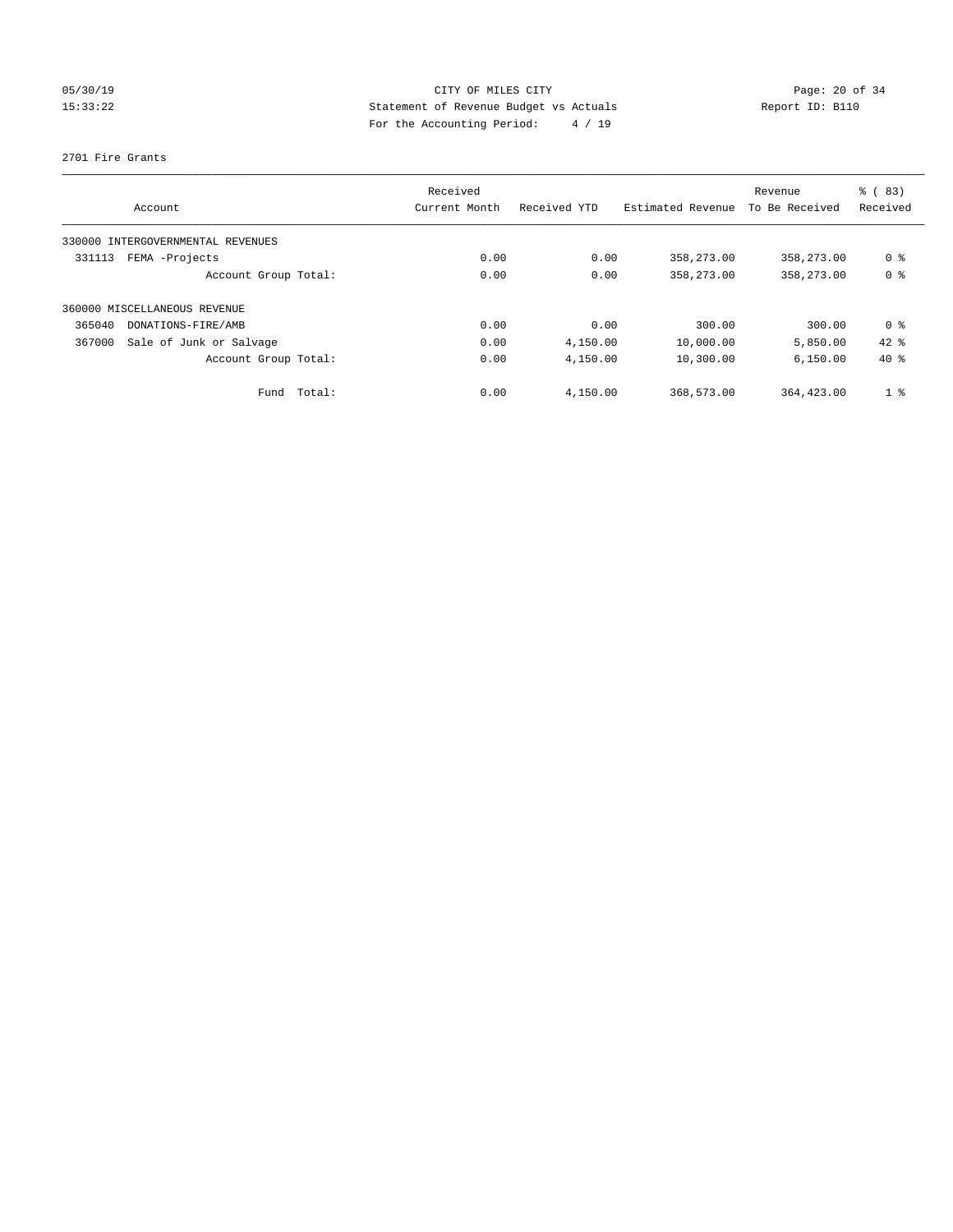# 05/30/19 Page: 21 of 34 15:33:22 Statement of Revenue Budget vs Actuals Report ID: B110 For the Accounting Period: 4 / 19

2820 GAS TAX

| Account                              | Received<br>Current Month | Received YTD | Estimated Revenue | Revenue<br>To Be Received | 8 (83)<br>Received |
|--------------------------------------|---------------------------|--------------|-------------------|---------------------------|--------------------|
| 330000 INTERGOVERNMENTAL REVENUES    |                           |              |                   |                           |                    |
| Gasoline Tax Apportionment<br>335040 | 14,552.93                 | 145,529.30   | 174,635.00        | 29,105.70                 | $83*$              |
| Account Group Total:                 | 14,552.93                 | 145,529.30   | 174,635.00        | 29,105.70                 | $83*$              |
| Fund Total:                          | 14,552.93                 | 145,529.30   | 174,635.00        | 29,105.70                 | 83 %               |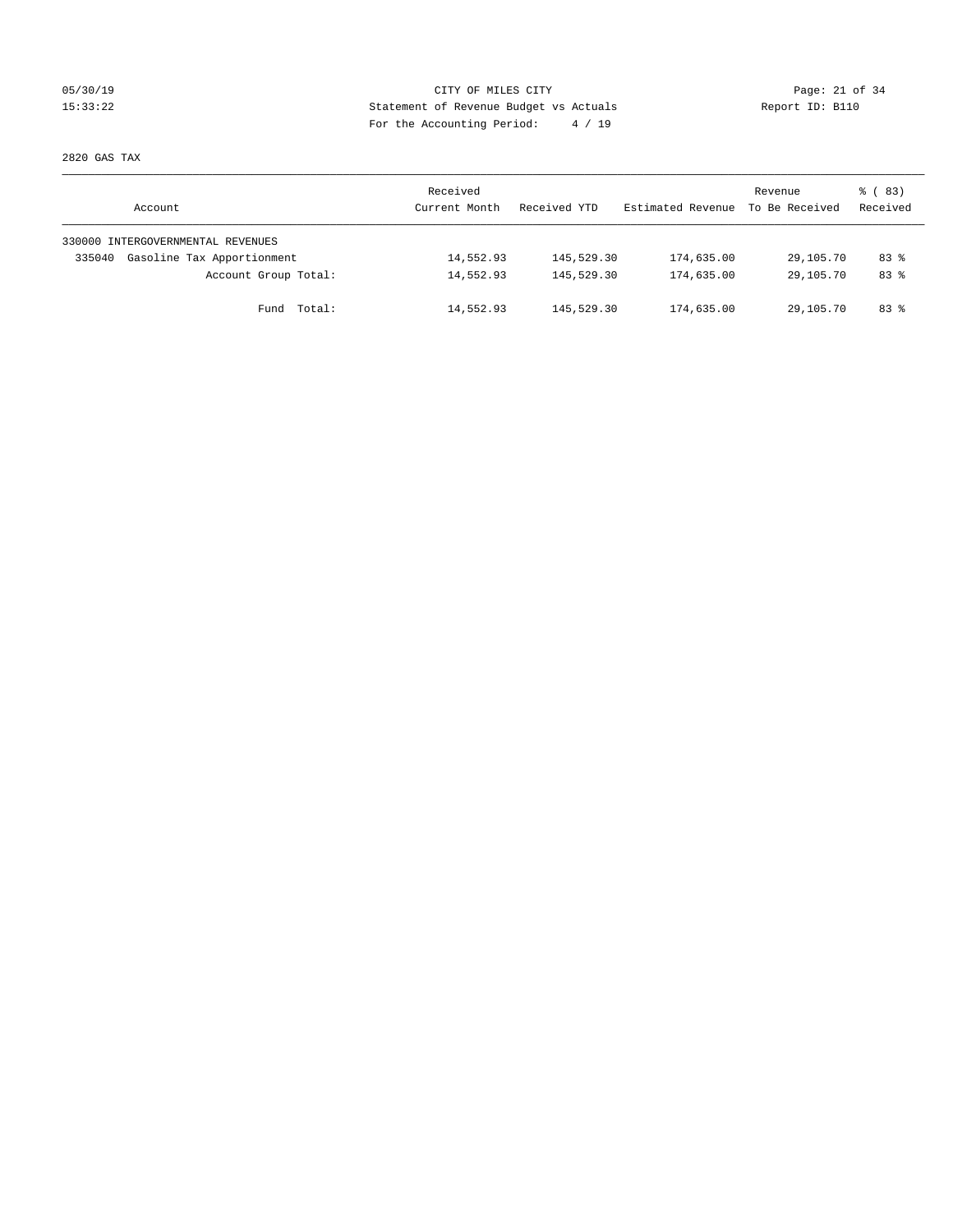# 05/30/19 Page: 22 of 34 15:33:22 Statement of Revenue Budget vs Actuals Report ID: B110 For the Accounting Period: 4 / 19

### 2821 HB473- Fuel Tax

| Account                                | Received<br>Current Month | Received YTD | Estimated Revenue | Revenue<br>To Be Received | % (83)<br>Received |
|----------------------------------------|---------------------------|--------------|-------------------|---------------------------|--------------------|
| 330000 INTERGOVERNMENTAL REVENUES      |                           |              |                   |                           |                    |
| 335041<br>HB473                        | 138,752.00                | 138,752.00   | 96,938.00         | $-41,814.00$              | $143$ %            |
| Account Group Total:                   | 138,752.00                | 138,752.00   | 96,938.00         | $-41,814.00$              | $143$ $%$          |
| 380000 OTHER FINANCING SOURCES         |                           |              |                   |                           |                    |
| Interfund Operating Transfer<br>383000 | 0.00                      | 0.00         | 4,847.00          | 4,847.00                  | 0 <sup>8</sup>     |
| Account Group Total:                   | 0.00                      | 0.00         | 4,847.00          | 4,847.00                  | 0 <sup>8</sup>     |
| Total:<br>Fund                         | 138,752.00                | 138,752.00   | 101,785.00        | $-36.967.00$              | $136$ $%$          |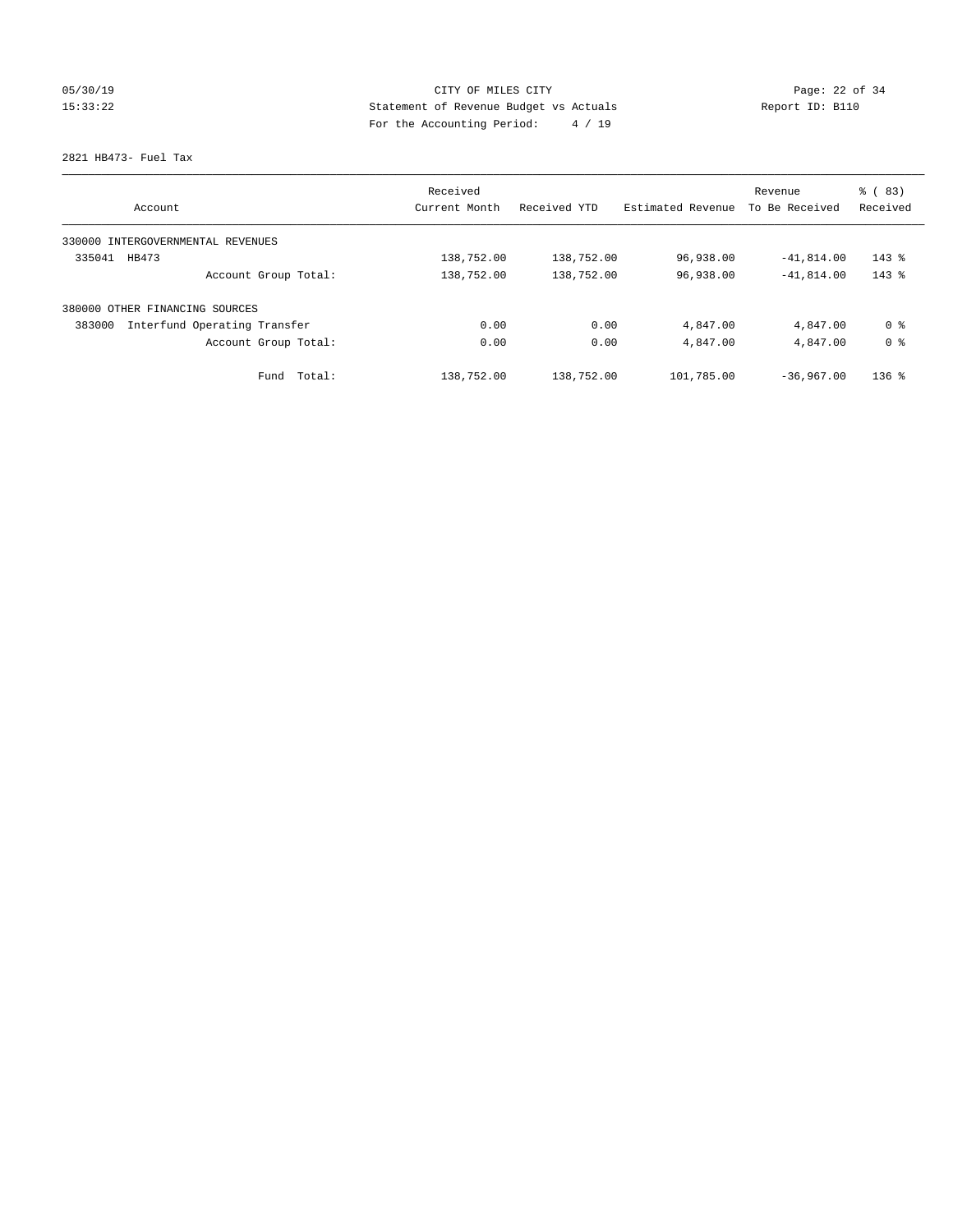# 05/30/19 Page: 23 of 34 15:33:22 Statement of Revenue Budget vs Actuals Report ID: B110 For the Accounting Period: 4 / 19

2850 911 EMERGENCY

|        | Account                           |        | Received<br>Current Month | Received YTD | Estimated Revenue | Revenue<br>To Be Received | % (83)<br>Received |
|--------|-----------------------------------|--------|---------------------------|--------------|-------------------|---------------------------|--------------------|
|        | 330000 INTERGOVERNMENTAL REVENUES |        |                           |              |                   |                           |                    |
| 335080 | Basic 911 Funds                   |        | 0.00                      | 70,316.74    | 63,000.00         | $-7, 316.74$              | $112*$             |
| 335081 | Enhanced 911 Funds                |        | 0.00                      | 62,931.62    | 63,000.00         | 68.38                     | $100$ %            |
| 335082 | 911 - WIRELESS FUNDS              |        | 0.00                      | 38,197.63    | 75,000.00         | 36,802.37                 | $51$ %             |
|        | Account Group Total:              |        | 0.00                      | 171,445.99   | 201,000.00        | 29,554.01                 | 85%                |
|        | 370000 INVESTMENT EARNINGS        |        |                           |              |                   |                           |                    |
| 371010 | Investment Earnings               |        | 0.00                      | 6,536.78     | 200.00            | $-6, 336.78$              | $***$ $%$          |
|        | Account Group Total:              |        | 0.00                      | 6,536.78     | 200.00            | $-6, 336.78$              | $***$ 2            |
|        | Fund                              | Total: | 0.00                      | 177,982.77   | 201,200.00        | 23, 217, 23               | 88 %               |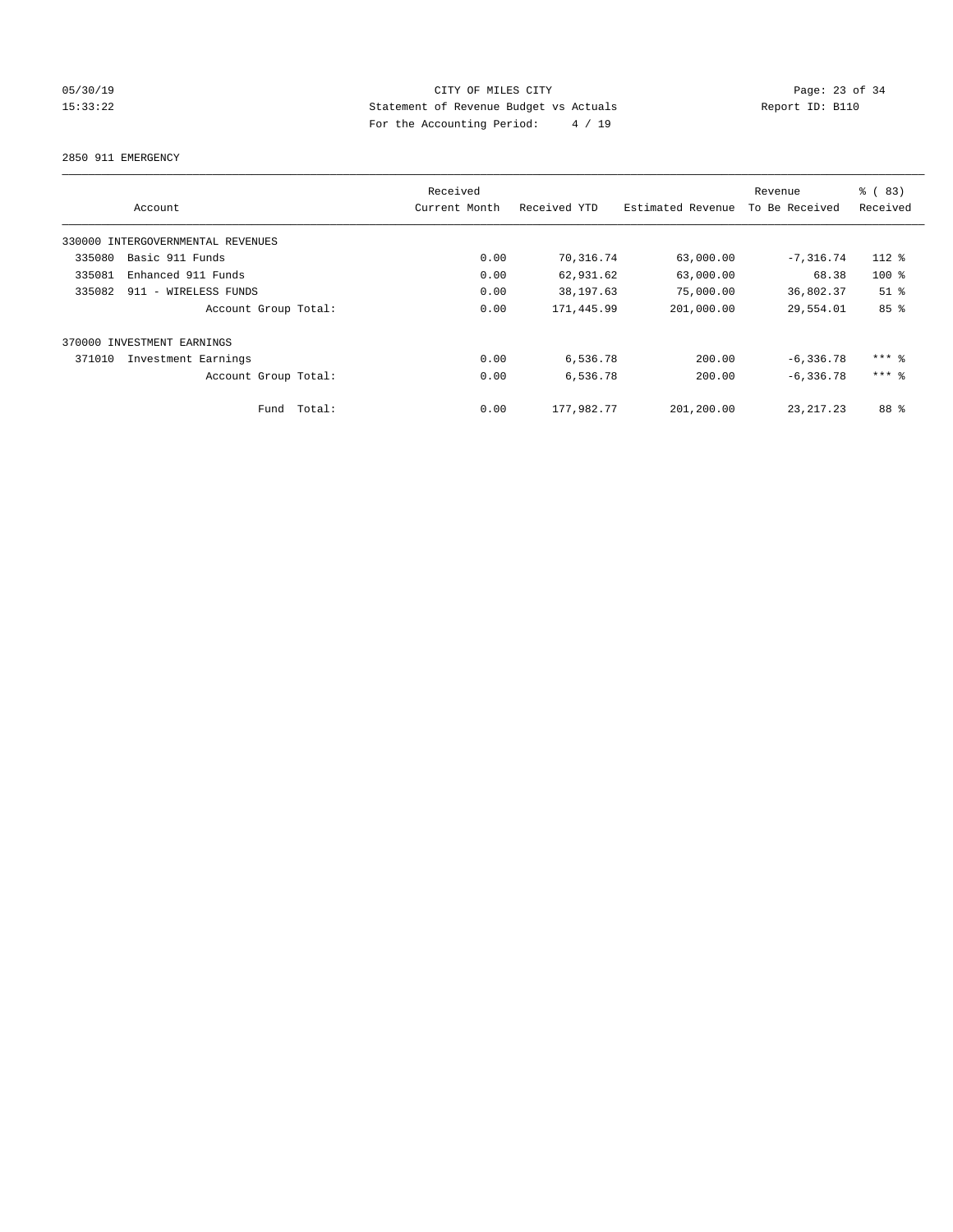# 05/30/19 Page: 24 of 34 15:33:22 Statement of Revenue Budget vs Actuals Report ID: B110 For the Accounting Period: 4 / 19

2880 LIBRARY GRANTS

|        | Account                           | Received<br>Current Month | Received YTD | Estimated Revenue | Revenue<br>To Be Received | $\frac{6}{6}$ (83)<br>Received |
|--------|-----------------------------------|---------------------------|--------------|-------------------|---------------------------|--------------------------------|
|        | 330000 INTERGOVERNMENTAL REVENUES |                           |              |                   |                           |                                |
| 334101 | HB#193-Interlibrary Loan Reimb    | 0.00                      | 0.00         | 5,000.00          | 5.000.00                  | 0 ક                            |
| 334104 | Sagebrush Fed Headquarters        | 416.90                    | 5,026.98     | 0.00              | $-5.026.98$               | $***$ 8                        |
| 334105 | Sagebrush Fed/Coal Sev Tax        | 0.00                      | 0.00         | 4,610.00          | 4,610.00                  | 0 <sup>8</sup>                 |
|        | Account Group Total:              | 416.90                    | 5,026.98     | 9.610.00          | 4,583.02                  | $52$ $%$                       |
|        | Total:<br>Fund                    | 416.90                    | 5,026.98     | 9.610.00          | 4,583.02                  | $52*$                          |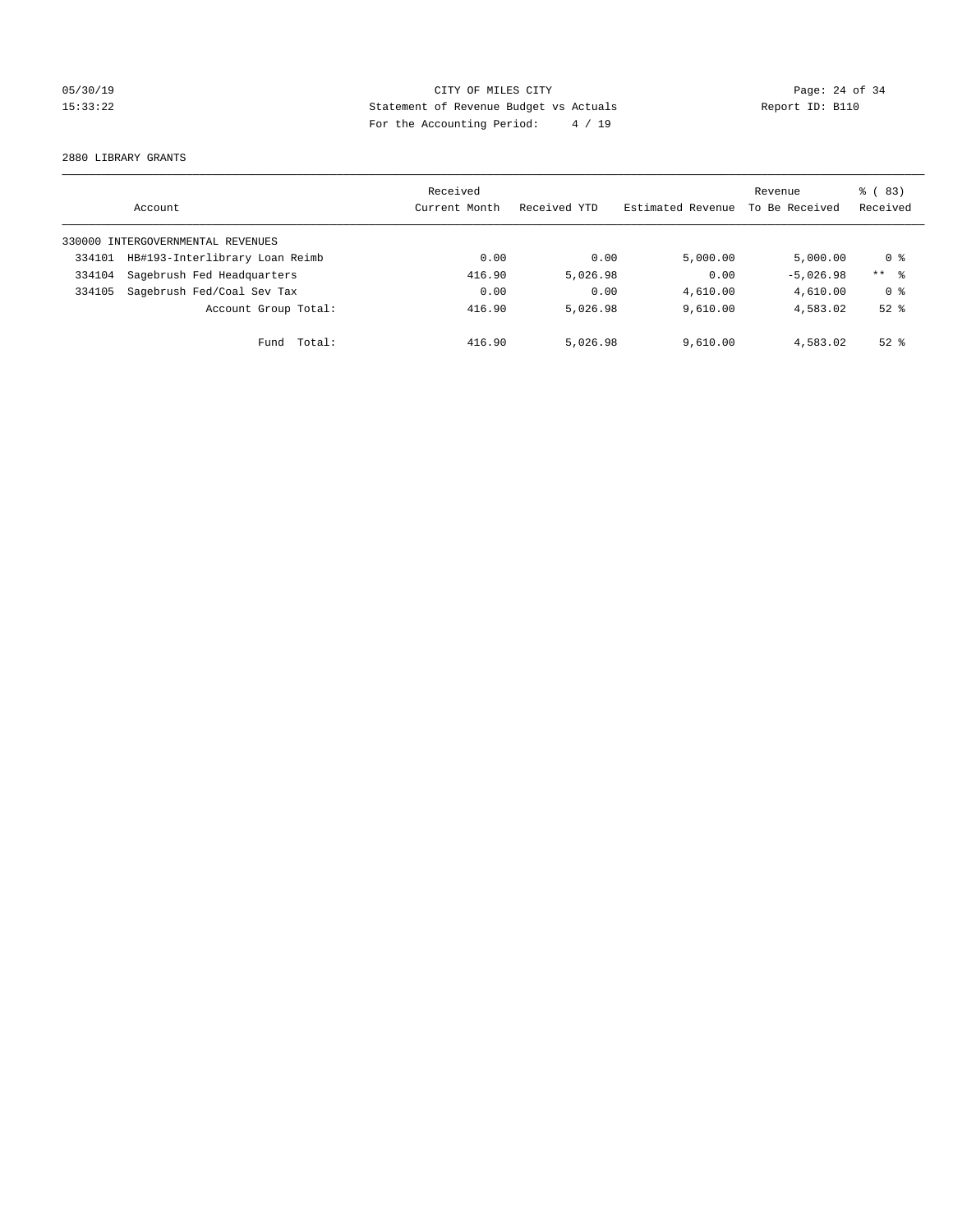# 05/30/19 Page: 25 of 34 15:33:22 Statement of Revenue Budget vs Actuals Report ID: B110 For the Accounting Period: 4 / 19

2935 Historic Preservation

| Account                                | Received<br>Current Month | Received YTD | Estimated Revenue | Revenue<br>To Be Received | % (83)<br>Received |
|----------------------------------------|---------------------------|--------------|-------------------|---------------------------|--------------------|
| 330000 INTERGOVERNMENTAL REVENUES      |                           |              |                   |                           |                    |
| 334000<br>State Grants                 | 0.00                      | 2,750.00     | 5,500.00          | 2,750.00                  | $50*$              |
| Account Group Total:                   | 0.00                      | 2,750.00     | 5,500.00          | 2,750.00                  | $50*$              |
| 340000 Charges for Services            |                           |              |                   |                           |                    |
| 346080<br>Preservation Service Fees    | 0.00                      | 0.00         | 1,200.00          | 1,200.00                  | 0 <sup>8</sup>     |
| Account Group Total:                   | 0.00                      | 0.00         | 1,200.00          | 1,200.00                  | 0 <sup>8</sup>     |
| 360000 MISCELLANEOUS REVENUE           |                           |              |                   |                           |                    |
| 365000<br>Contributions and Donations  | 0.00                      | 0.00         | 1,000.00          | 1,000.00                  | 0 <sup>8</sup>     |
| Account Group Total:                   | 0.00                      | 0.00         | 1,000.00          | 1,000.00                  | 0 <sup>8</sup>     |
| 380000 OTHER FINANCING SOURCES         |                           |              |                   |                           |                    |
| Interfund Operating Transfer<br>383000 | 0.00                      | 2,200.00     | 2,200.00          | 0.00                      | 100 %              |
| Account Group Total:                   | 0.00                      | 2,200.00     | 2,200.00          | 0.00                      | $100*$             |
| Total:<br>Fund                         | 0.00                      | 4,950.00     | 9,900.00          | 4,950.00                  | $50*$              |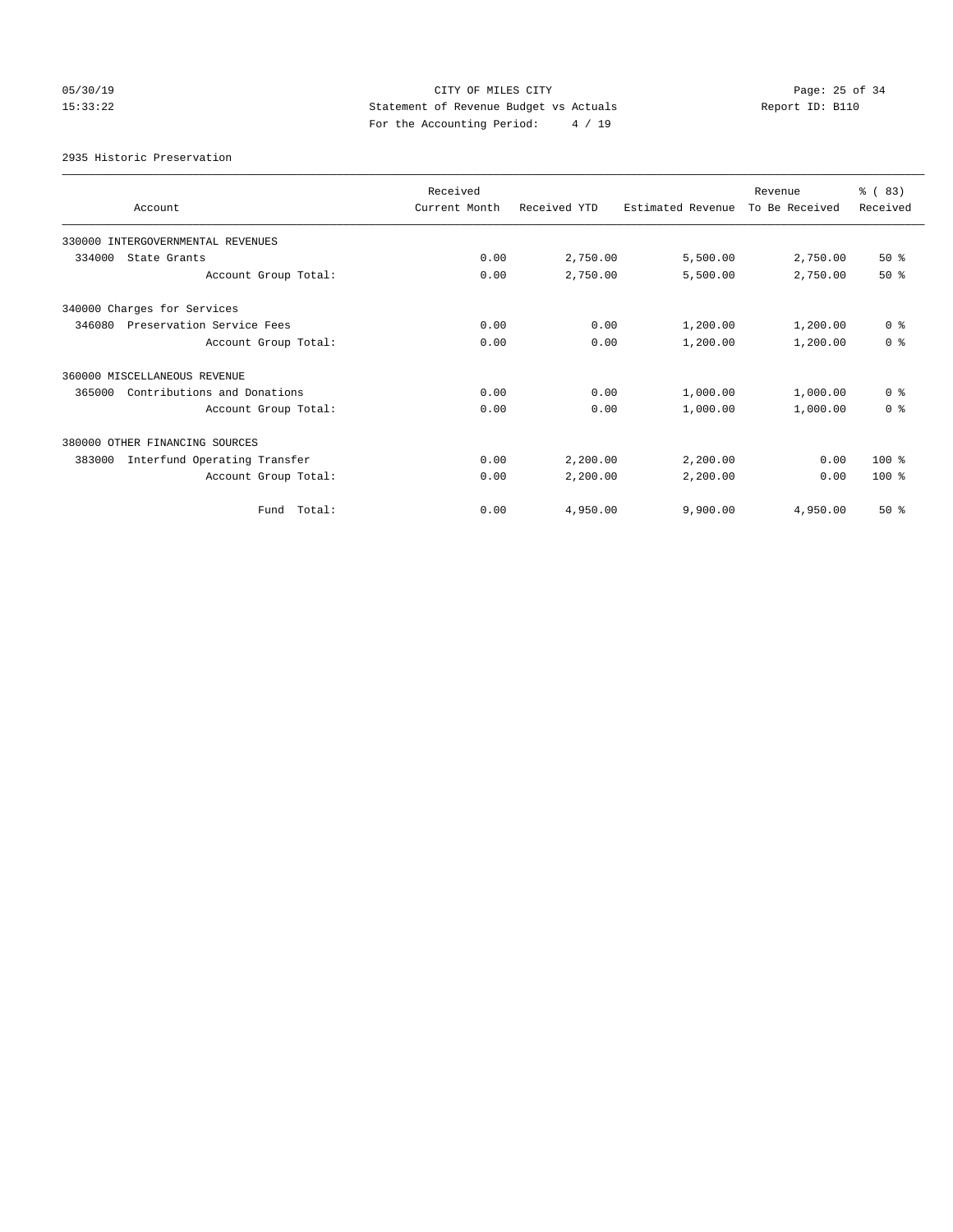# 05/30/19 Page: 26 of 34 15:33:22 Statement of Revenue Budget vs Actuals Report ID: B110 For the Accounting Period: 4 / 19

2985 RETIRED SENIOR VOLUNTEER PROG (RSVP)

|        | Account                           |             | Received<br>Current Month | Received YTD | Estimated Revenue | Revenue<br>To Be Received | % (83)<br>Received |
|--------|-----------------------------------|-------------|---------------------------|--------------|-------------------|---------------------------|--------------------|
|        | 330000 INTERGOVERNMENTAL REVENUES |             |                           |              |                   |                           |                    |
| 331165 | RSVP FEDERAL GRANTS               |             | 6,260.57                  | 58,521.12    | 78,912.00         | 20,390.88                 | 74 %               |
|        | Account Group Total:              |             | 6,260.57                  | 58,521.12    | 78,912.00         | 20,390.88                 | 74 %               |
|        | 360000 MISCELLANEOUS REVENUE      |             |                           |              |                   |                           |                    |
| 362020 | MISC REVENUE                      |             | 88.00                     | 14,344.93    | 16,900.00         | 2,555.07                  | 85 <sup>8</sup>    |
| 362023 | RSVP- Excess/Fund RAISING         |             | 0.00                      | 0.00         | 700.00            | 700.00                    | 0 <sup>8</sup>     |
|        | Account Group Total:              |             | 88.00                     | 14,344.93    | 17,600.00         | 3,255.07                  | 82%                |
|        | 370000 INVESTMENT EARNINGS        |             |                           |              |                   |                           |                    |
| 371010 | Investment Earnings               |             | 0.00                      | 226.95       | 0.00              | $-226.95$                 | $***$ $ -$         |
|        | Account Group Total:              |             | 0.00                      | 226.95       | 0.00              | $-226.95$                 | $***$ $ -$         |
|        |                                   | Fund Total: | 6,348.57                  | 73,093.00    | 96,512.00         | 23,419.00                 | 76 %               |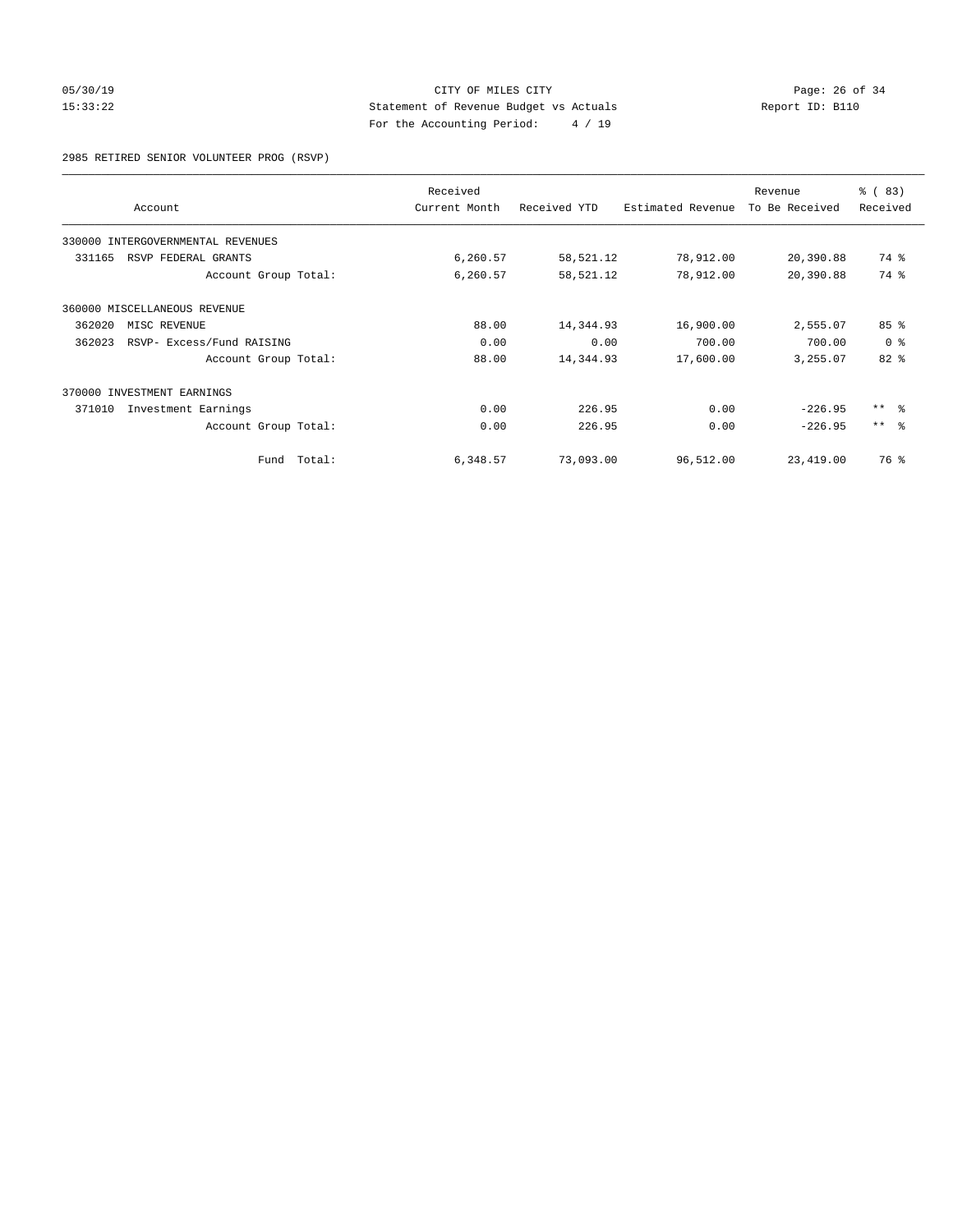# 05/30/19 Page: 27 of 34 15:33:22 Statement of Revenue Budget vs Actuals Report ID: B110 For the Accounting Period: 4 / 19

3670 SID 211

| Account                                           | Received<br>Current Month | Received YTD | Estimated Revenue | Revenue<br>To Be Received | 8 (83)<br>Received |
|---------------------------------------------------|---------------------------|--------------|-------------------|---------------------------|--------------------|
| 360000 MISCELLANEOUS REVENUE                      |                           |              |                   |                           |                    |
| Bond Principal and Interest Assessments<br>363020 | 0.00                      | 2,359.25     | 5,319.00          | 2,959.75                  | 44 %               |
| Account Group Total:                              | 0.00                      | 2,359.25     | 5,319.00          | 2,959.75                  | $44*$              |
| Total:<br>Fund                                    | 0.00                      | 2,359.25     | 5,319.00          | 2,959.75                  | 44 %               |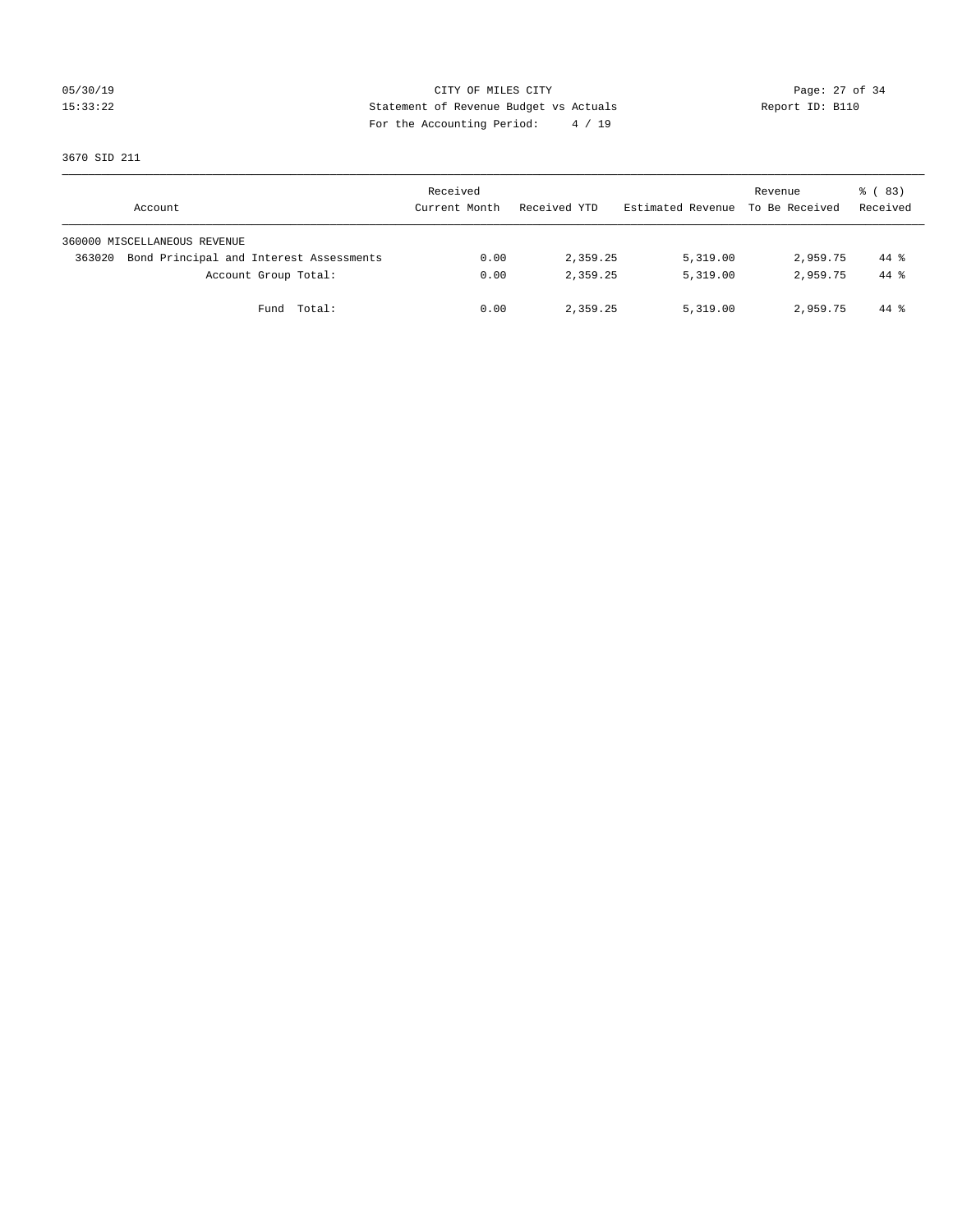# 05/30/19 Page: 28 of 34 15:33:22 Statement of Revenue Budget vs Actuals Report ID: B110 For the Accounting Period: 4 / 19

# 4000 General Fund Capitol Improvement Fund

|                                |                              | Received      |              |                   | Revenue        | % (83)         |
|--------------------------------|------------------------------|---------------|--------------|-------------------|----------------|----------------|
| Account                        |                              | Current Month | Received YTD | Estimated Revenue | To Be Received | Received       |
| 370000 INVESTMENT EARNINGS     |                              |               |              |                   |                |                |
| 371010                         | Investment Earnings          | 0.00          | 1,456.65     | 800.00            | $-656.65$      | $182$ $%$      |
|                                | Account Group Total:         | 0.00          | 1,456.65     | 800.00            | $-656.65$      | 182 %          |
| 380000 OTHER FINANCING SOURCES |                              |               |              |                   |                |                |
| 383000                         | Interfund Operating Transfer | 0.00          | 0.00         | 19,099.00         | 19,099.00      | 0 <sup>8</sup> |
|                                | Account Group Total:         | 0.00          | 0.00         | 19,099.00         | 19,099.00      | 0 <sup>8</sup> |
|                                | Total:<br>Fund               | 0.00          | 1,456.65     | 19,899.00         | 18,442.35      | 7 %            |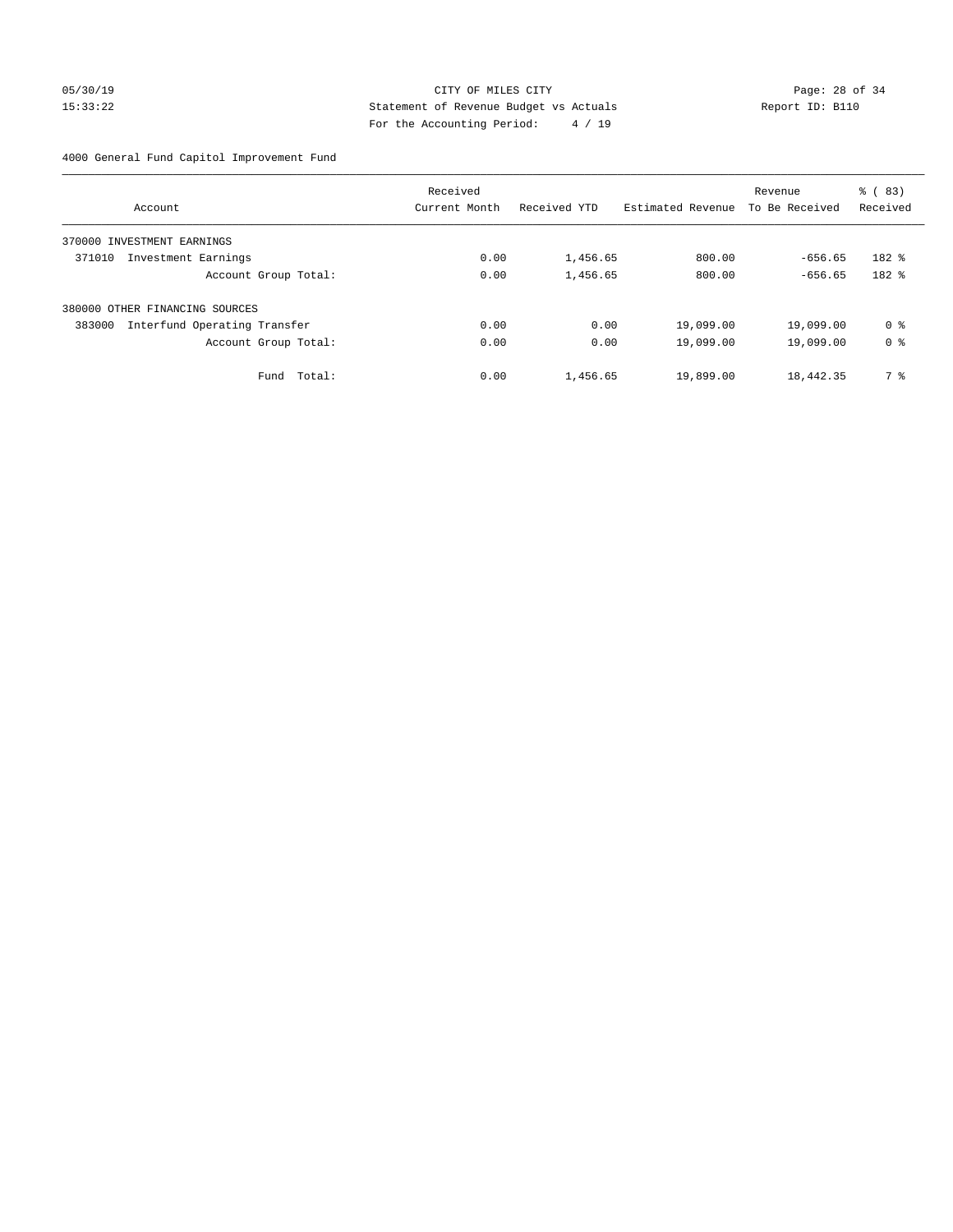# 05/30/19 Page: 29 of 34 15:33:22 Statement of Revenue Budget vs Actuals Report ID: B110 For the Accounting Period: 4 / 19

4060 CAPITAL IMPROV-PUBLIC WORKS

|        | Account                            | Received<br>Current Month | Received YTD | Estimated Revenue | Revenue<br>To Be Received | % (83)<br>Received |
|--------|------------------------------------|---------------------------|--------------|-------------------|---------------------------|--------------------|
|        |                                    |                           |              |                   |                           |                    |
|        | 320000 LICENSES AND PERMITS        |                           |              |                   |                           |                    |
| 323040 | Other Miscellaneous Permits        | 50.00                     | 4,200.00     | 3,000.00          | $-1, 200.00$              | $140*$             |
|        | Account Group Total:               | 50.00                     | 4,200.00     | 3,000.00          | $-1, 200.00$              | $140*$             |
|        | 340000 Charges for Services        |                           |              |                   |                           |                    |
| 343014 | Street Cleaning                    | 0.00                      | 0.00         | 8,490.00          | 8,490.00                  | 0 <sup>8</sup>     |
| 343016 | Prkg Vio/Off Str-Impnd Fees        | 0.00                      | 0.00         | 500.00            | 500.00                    | 0 <sup>8</sup>     |
| 343018 | Sale of Street & Roadway Materials | 0.00                      | 335.00       | 1,000.00          | 665.00                    | $34$ $%$           |
|        | Account Group Total:               | 0.00                      | 335.00       | 9,990.00          | 9,655.00                  | 3 <sup>8</sup>     |
|        | 370000 INVESTMENT EARNINGS         |                           |              |                   |                           |                    |
| 371010 | Investment Earnings                | 0.00                      | 10,352.91    | 2,500.00          | $-7,852.91$               | $414*$             |
|        | Account Group Total:               | 0.00                      | 10,352.91    | 2,500.00          | $-7,852.91$               | 414 %              |
|        | 380000 OTHER FINANCING SOURCES     |                           |              |                   |                           |                    |
| 383000 | Interfund Operating Transfer       | 0.00                      | 275,000.00   | 275,000.00        | 0.00                      | $100*$             |
|        | Account Group Total:               | 0.00                      | 275,000.00   | 275,000.00        | 0.00                      | $100*$             |
|        | Fund Total:                        | 50.00                     | 289,887.91   | 290,490.00        | 602.09                    | $100*$             |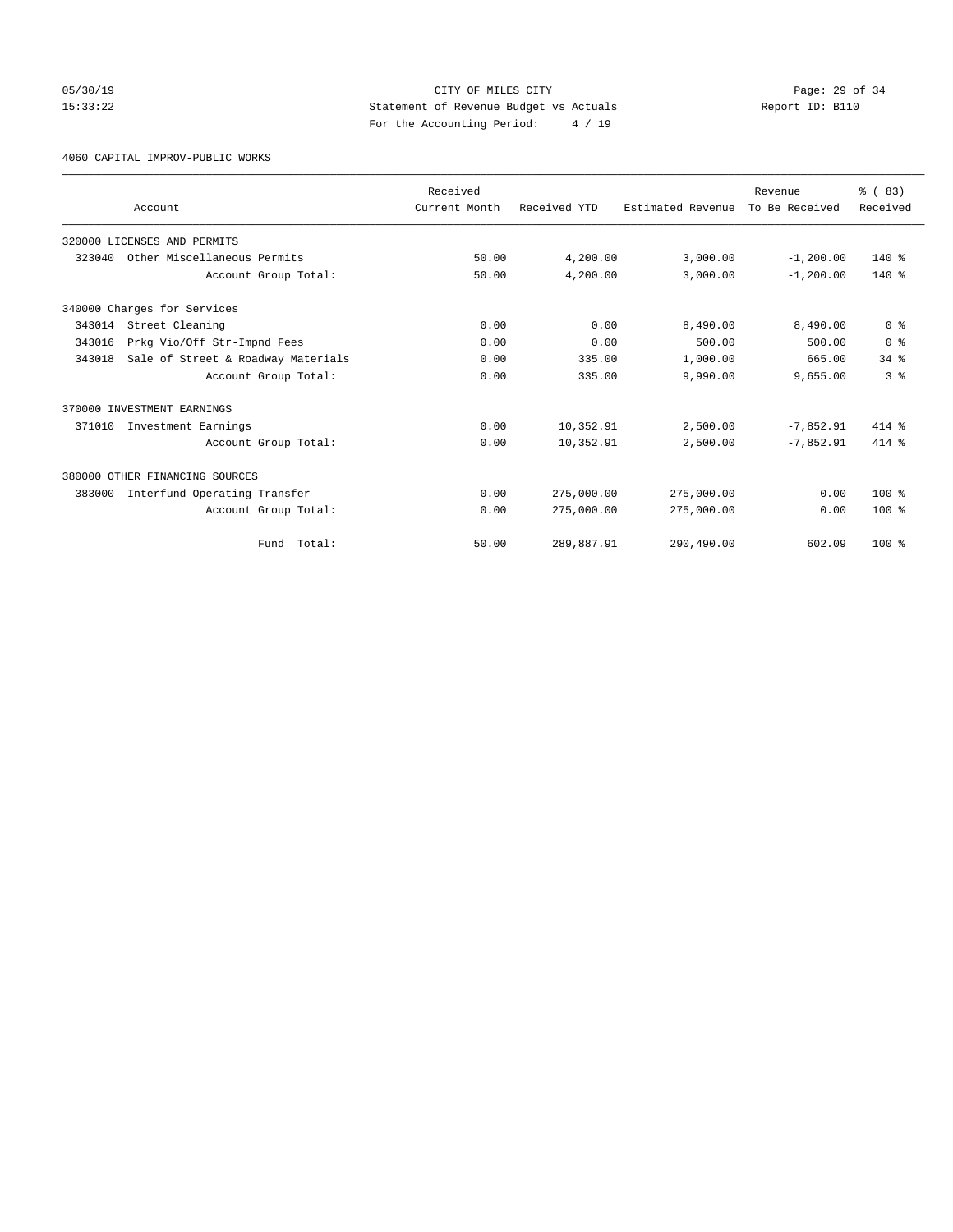# 05/30/19 Page: 30 of 34 15:33:22 Statement of Revenue Budget vs Actuals Report ID: B110 For the Accounting Period: 4 / 19

# 5210 WATER UTILITY

|        | Account                              | Received<br>Current Month | Received YTD | Estimated Revenue | Revenue<br>To Be Received | % (83)<br>Received  |
|--------|--------------------------------------|---------------------------|--------------|-------------------|---------------------------|---------------------|
|        | 340000 Charges for Services          |                           |              |                   |                           |                     |
| 343021 | Metered Water Sales                  | 131,587.27                | 1,652,035.99 | 1,950,000.00      | 297,964.01                | 85 <sup>°</sup>     |
| 343022 | Unmetered Water Sales/Chrgoffs       | 92.61                     | 451.61       | 1,000.00          | 548.39                    | 45 %                |
| 343023 | Bulk Water Sales                     | 273.91                    | 8,441.96     | 5,000.00          | $-3,441.96$               | 169 %               |
| 343025 | Hookup Fee                           | 105.00                    | 2,820.00     | 1,000.00          | $-1,820.00$               | $282$ $%$           |
| 343026 | Water Install/Tap Chrgs/Labor        | 0.00                      | 5,142.61     | 7,000.00          | 1,857.39                  | 73 %                |
| 343027 | Chg for Wtr Dept. Serv               | 1,090.00                  | 19,510.11    | 0.00              | $-19,510.11$              | $***$ $%$           |
| 343029 | Curb Stop Replacement Fee            | 3,551.00                  | 35,879.82    | 43,000.00         | 7,120.18                  | 83 %                |
| 343039 | Custer Co w/s District (Water Study) | 0.00                      | $-7,500.00$  | 0.00              | 7,500.00                  | $***$ $\frac{6}{5}$ |
|        | Account Group Total:                 | 136,699.79                | 1,716,782.10 | 2,007,000.00      | 290, 217.90               | 86 <sup>8</sup>     |
|        | 370000 INVESTMENT EARNINGS           |                           |              |                   |                           |                     |
| 371010 | Investment Earnings                  | 0.00                      | 110,666.95   | 30,000.00         | $-80,666.95$              | $369$ $%$           |
|        | Account Group Total:                 | 0.00                      | 110,666.95   | 30,000.00         | $-80,666.95$              | $369$ $%$           |
|        | Fund Total:                          | 136,699.79                | 1,827,449.05 | 2,037,000.00      | 209,550.95                | $90*$               |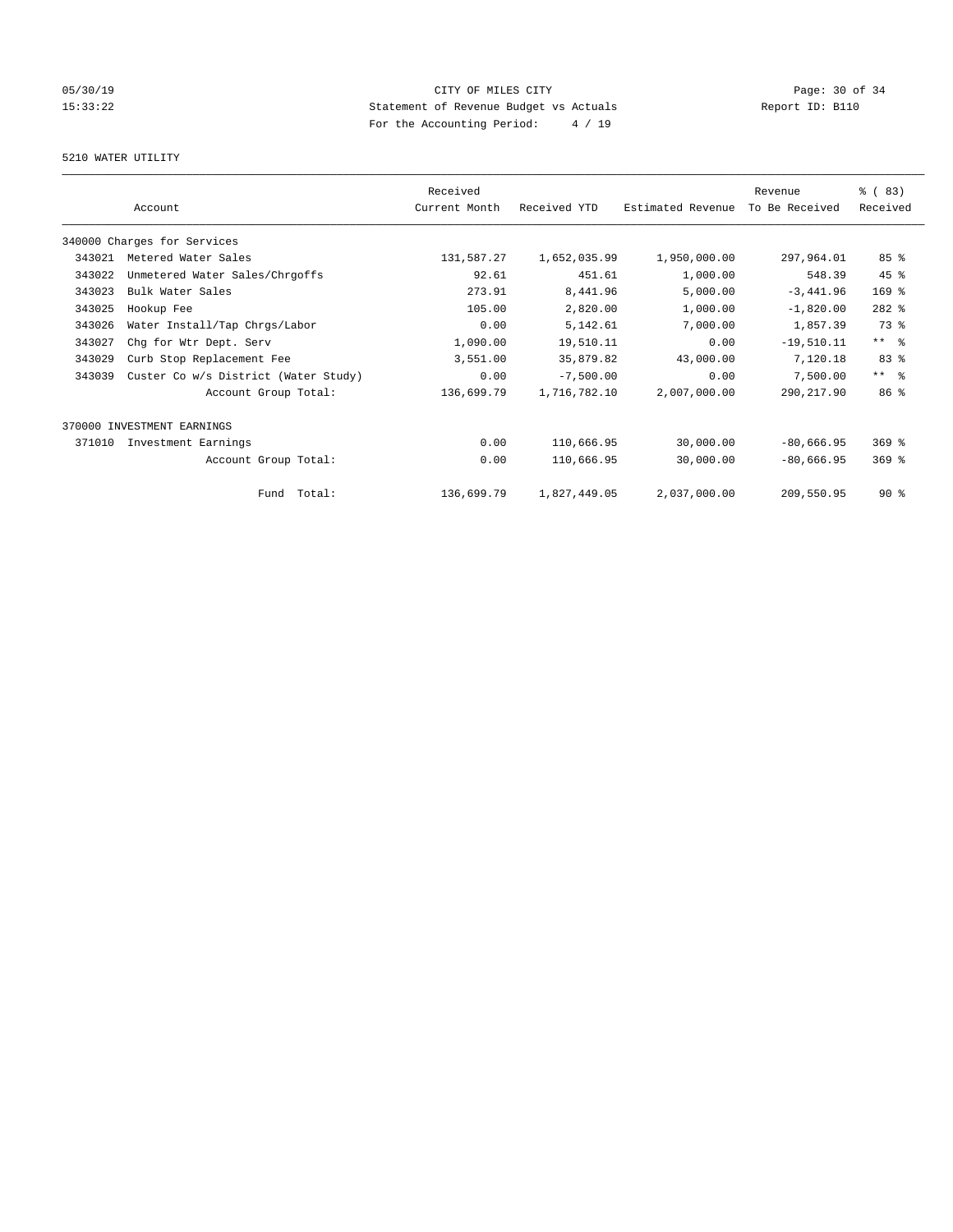# 05/30/19 Page: 31 of 34 15:33:22 Statement of Revenue Budget vs Actuals Report ID: B110 For the Accounting Period: 4 / 19

# 5310 SEWER UTILITY

|        | Account                              | Received<br>Current Month | Received YTD | Estimated Revenue | Revenue<br>To Be Received | % (83)<br>Received |
|--------|--------------------------------------|---------------------------|--------------|-------------------|---------------------------|--------------------|
|        | 340000 Charges for Services          |                           |              |                   |                           |                    |
| 341075 | Serv/Cnty-Interlocal Agmt            | 382.50                    | 1,522.50     | 0.00              | $-1,522.50$               | ** %               |
| 343031 | Sewer Service Charges                | 165,954.78                | 1,674,847.59 | 2,000,000.00      | 325, 152.41               | 84 %               |
| 343032 | Sewer Installation Charges/Chrgoffs  | 92.61                     | 1,646.40     | 500.00            | $-1, 146.40$              | $329$ $%$          |
| 343033 | Hookup Fee                           | 0.00                      | 240.00       | 2,000.00          | 1,760.00                  | $12*$              |
| 343034 | Treatment Facilities Fees            | 785.00                    | 2,830.00     | 1,500.00          | $-1,330.00$               | 189 %              |
| 343036 | Miscellaneous Sewer Revenue (Labor)  | 0.00                      | 5,075.80     | 2,500.00          | $-2,575.80$               | $203$ $%$          |
| 343037 | Baker Road Etc.                      | 1,104.12                  | 12,610.58    | 12,000.00         | $-610.58$                 | 105 <sub>8</sub>   |
| 343039 | Custer Co w/s District (Water Study) | 0.00                      | $-7,500.00$  | 0.00              | 7,500.00                  | $***$ $ -$         |
|        | Account Group Total:                 | 168, 319.01               | 1,691,272.87 | 2,018,500.00      | 327, 227.13               | 84 %               |
|        | 360000 MISCELLANEOUS REVENUE         |                           |              |                   |                           |                    |
| 361010 | Land Rental                          | 0.00                      | 75.90        | 4,000.00          | 3,924.10                  | 2 <sup>8</sup>     |
| 367000 | Sale of Junk or Salvage              | 0.00                      | 750.00       | 0.00              | $-750.00$                 | ** *               |
|        | Account Group Total:                 | 0.00                      | 825.90       | 4,000.00          | 3,174.10                  | $21$ %             |
|        | 370000 INVESTMENT EARNINGS           |                           |              |                   |                           |                    |
| 371010 | Investment Earnings                  | 0.00                      | 51,683.86    | 10,000.00         | $-41,683,86$              | 517.8              |
|        | Account Group Total:                 | 0.00                      | 51,683.86    | 10,000.00         | $-41,683,86$              | 517 %              |
|        | 380000 OTHER FINANCING SOURCES       |                           |              |                   |                           |                    |
| 381070 | Proceeds/Loans/Intercap 016-2015     | 0.00                      | 0.00         | 656,755.00        | 656,755.00                | 0 <sup>8</sup>     |
|        | Account Group Total:                 | 0.00                      | 0.00         | 656,755.00        | 656,755.00                | 0 <sup>8</sup>     |
|        | Fund Total:                          | 168, 319.01               | 1,743,782.63 | 2,689,255.00      | 945, 472.37               | 65 %               |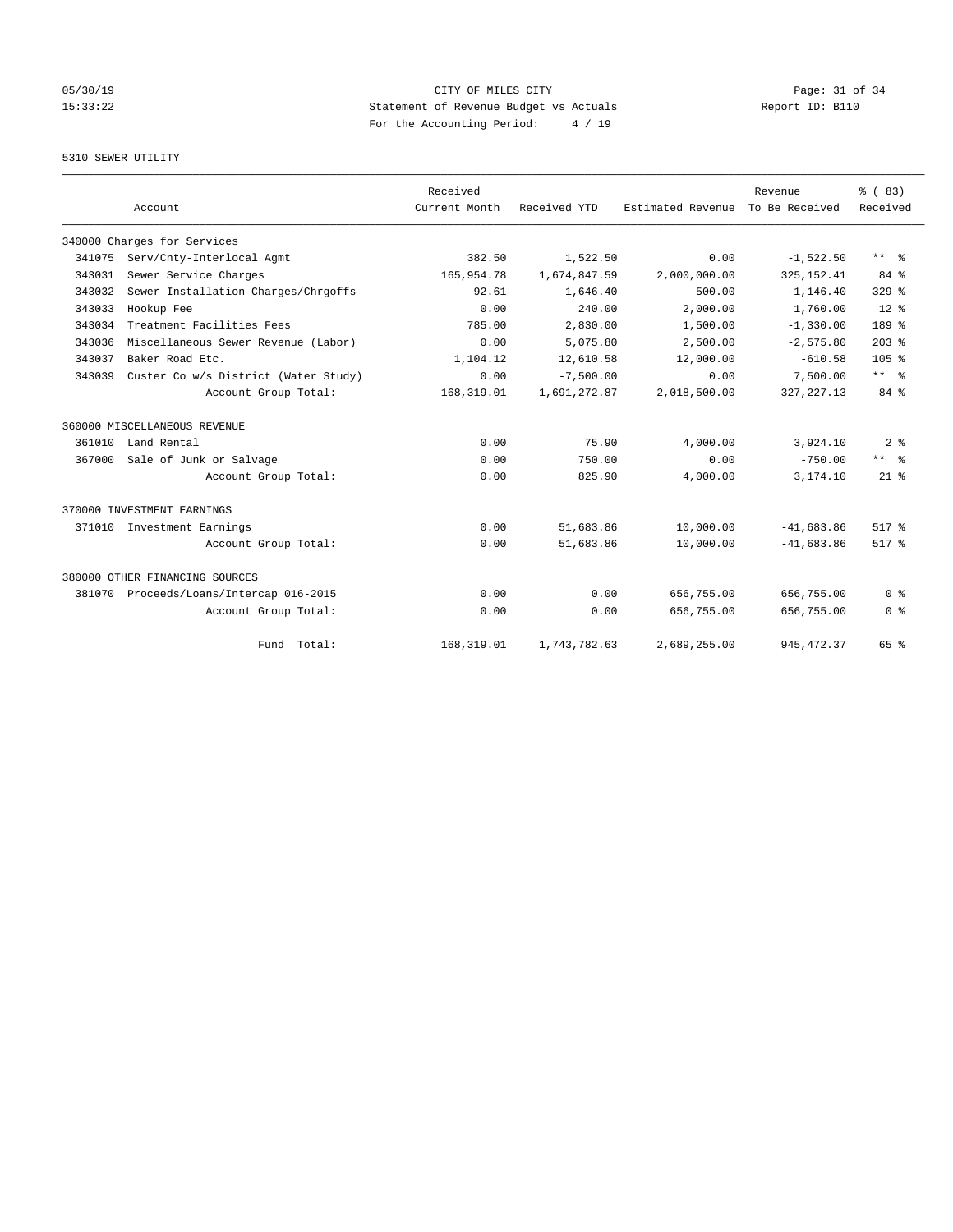# 05/30/19 Page: 32 of 34 15:33:22 Statement of Revenue Budget vs Actuals Report ID: B110 For the Accounting Period: 4 / 19

5510 AMBULANCE FUND

|              | Account                                | Received<br>Current Month | Received YTD | Estimated Revenue | Revenue<br>To Be Received | % (83)<br>Received |
|--------------|----------------------------------------|---------------------------|--------------|-------------------|---------------------------|--------------------|
| 310000 TAXES |                                        |                           |              |                   |                           |                    |
| 311010       | Real Property Taxes                    | 130.91                    | 5, 411.57    | 9,140.00          | 3,728.43                  | 59 %               |
| 311020       | Personal Property Taxes                | 7.00                      | 26.88        | 223.00            | 196.12                    | $12*$              |
| 312000       | Penalty & Interest on Delinquent Taxes | 0.67                      | 13.42        | 30.00             | 16.58                     | 45%                |
|              | Account Group Total:                   | 138.58                    | 5,451.87     | 9,393.00          | 3,941.13                  | 58 %               |
|              | 330000 INTERGOVERNMENTAL REVENUES      |                           |              |                   |                           |                    |
| 331040       | Medicaid Supplemental Program-State    | 0.00                      | 12,678.49    | 15,000.00         | 2,321.51                  | 85%                |
| 331113       | FEMA -Projects                         | 0.00                      | 282,000.00   | 294,000.00        | 12,000.00                 | 96 <sup>8</sup>    |
| 334000       | State Grants                           | 0.00                      | 0.00         | 50,000.00         | 50,000.00                 | 0 <sup>8</sup>     |
|              | Account Group Total:                   | 0.00                      | 294,678.49   | 359,000.00        | 64, 321.51                | $82*$              |
|              | 340000 Charges for Services            |                           |              |                   |                           |                    |
| 341075       | Serv/Cnty-Interlocal Agmt              | 15,210.00                 | 39,129.68    | 45,000.00         | 5,870.32                  | 87 <sup>8</sup>    |
| 342026       | Ambulance Charges                      | 35,570.73                 | 783, 229. 28 | 900,000.00        | 116,770.72                | 87 <sup>8</sup>    |
| 342027       | Ambulance Standby                      | 0.00                      | 3,575.00     | 8,000.00          | 4,425.00                  | 45%                |
|              | Account Group Total:                   | 50,780.73                 | 825, 933.96  | 953,000.00        | 127,066.04                | 87 <sup>8</sup>    |
|              | 360000 MISCELLANEOUS REVENUE           |                           |              |                   |                           |                    |
| 362020       | MISC REVENUE                           | 0.00                      | 15.21        | 0.00              | $-15.21$                  | $***$ $%$          |
| 366010       | Misc- From Charge off Accts            | $-290.41$                 | 4,311.50     | 7,000.00          | 2,688.50                  | $62$ $%$           |
| 367000       | Sale of Junk or Salvage                | 0.00                      | 0.00         | 2,000.00          | 2,000.00                  | 0 <sup>8</sup>     |
|              | Account Group Total:                   | $-290.41$                 | 4,326.71     | 9,000.00          | 4,673.29                  | 48 %               |
|              | Fund Total:                            | 50,628.90                 | 1,130,391.03 | 1,330,393.00      | 200,001.97                | 85%                |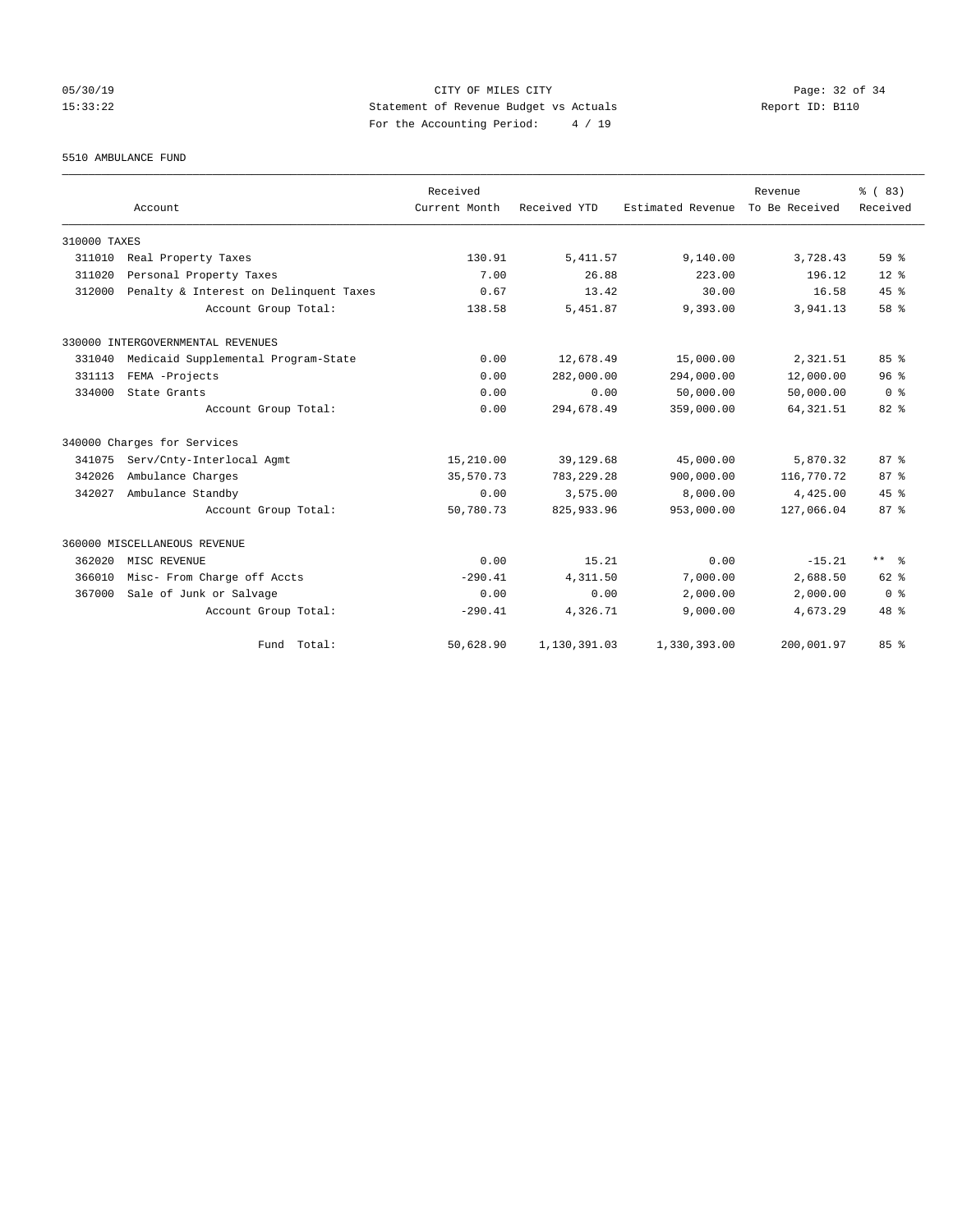# 05/30/19 Page: 33 of 34 15:33:22 Statement of Revenue Budget vs Actuals Report ID: B110 For the Accounting Period: 4 / 19

5610 AIRPORT OPERATING

|              |                                         | Received      |              |                                  | Revenue      | % (83)           |
|--------------|-----------------------------------------|---------------|--------------|----------------------------------|--------------|------------------|
|              | Account                                 | Current Month | Received YTD | Estimated Revenue To Be Received |              | Received         |
| 310000 TAXES |                                         |               |              |                                  |              |                  |
| 311010       | Real Property Taxes                     | 196.38        | 8,117.91     | 13,711.00                        | 5,593.09     | 59 <sup>8</sup>  |
| 311020       | Personal Property Taxes                 | 10.50         | 40.31        | 335.00                           | 294.69       | $12*$            |
| 312000       | Penalty & Interest on Delinquent Taxes  | 1.01          | 20.11        | 40.00                            | 19.89        | $50*$            |
|              | Account Group Total:                    | 207.89        | 8,178.33     | 14,086.00                        | 5,907.67     | 58 %             |
|              | 330000 INTERGOVERNMENTAL REVENUES       |               |              |                                  |              |                  |
| 331127       | FAA AIP 017-2018                        | 0.00          | 116,200.01   | 129,190.00                       | 12,989.99    | $90*$            |
| 334060       | Coal Impact Grant-016-2015              | 0.00          | 0.00         | 9,035.00                         | 9,035.00     | 0 <sup>8</sup>   |
|              | Account Group Total:                    | 0.00          | 116,200.01   | 138,225.00                       | 22,024.99    | 84 %             |
|              | 340000 Charges for Services             |               |              |                                  |              |                  |
| 341075       | Serv/Cnty-Interlocal Agmt               | 0.00          | 16,799.25    | 30,000.00                        | 13,200.75    | 56%              |
| 343018       | Sale of Street & Roadway Materials      | 0.00          | 1,140.00     | 1,000.00                         | $-140.00$    | $114*$           |
| 343061       | Landing Fees                            | 183.75        | 1,576.65     | 1,800.00                         | 223.35       | 88 %             |
| 343062       | Aviation Fuel                           | 23,941.42     | 282,609.34   | 400,000.00                       | 117,390.66   | $71*$            |
| 343064       | Hangar Rent                             | 5,017.61      | 52,007.22    | 58,000.00                        | 5,992.78     | $90*$            |
| 343065       | Building Rentals                        | 1,200.50      | 13,478.58    | 14,000.00                        | 521.42       | 96 <sup>8</sup>  |
| 343067       | Other - Miscellaneous                   | 0.00          | 503.00       | 500.00                           | $-3.00$      | $101$ %          |
| 343069       | Ag Contract                             | 0.00          | 10,250.00    | 5,000.00                         | $-5, 250.00$ | $205$ $%$        |
|              | Account Group Total:                    | 30, 343. 28   | 378, 364.04  | 510,300.00                       | 131,935.96   | 74 %             |
|              | 360000 MISCELLANEOUS REVENUE            |               |              |                                  |              |                  |
| 361010       | Land Rental                             | 1,223.80      | 17, 171.76   | 25,000.00                        | 7,828.24     | 69 %             |
| 362020       | MISC REVENUE                            | 131.41        | 313.69       | 300.00                           | $-13.69$     | 105 <sub>8</sub> |
|              | Account Group Total:                    | 1,355.21      | 17,485.45    | 25,300.00                        | 7,814.55     | 69 %             |
|              | 370000 INVESTMENT EARNINGS              |               |              |                                  |              |                  |
|              | 371010 Investment Earnings              | 0.00          | 2,869.22     | 150.00                           | $-2,719.22$  | $***$ %          |
|              | Account Group Total:                    | 0.00          | 2,869.22     | 150.00                           | $-2, 719.22$ | $***$ %          |
|              | 380000 OTHER FINANCING SOURCES          |               |              |                                  |              |                  |
|              | 381070 Proceeds/Loans/Intercap 016-2015 | 0.00          | 0.00         | 264,000.00                       | 264,000.00   | 0 <sup>8</sup>   |
|              | Account Group Total:                    | 0.00          | 0.00         | 264,000.00                       | 264,000.00   | 0 <sup>8</sup>   |
|              | Fund Total:                             | 31,906.38     | 523,097.05   | 952,061.00                       | 428,963.95   | 55 %             |